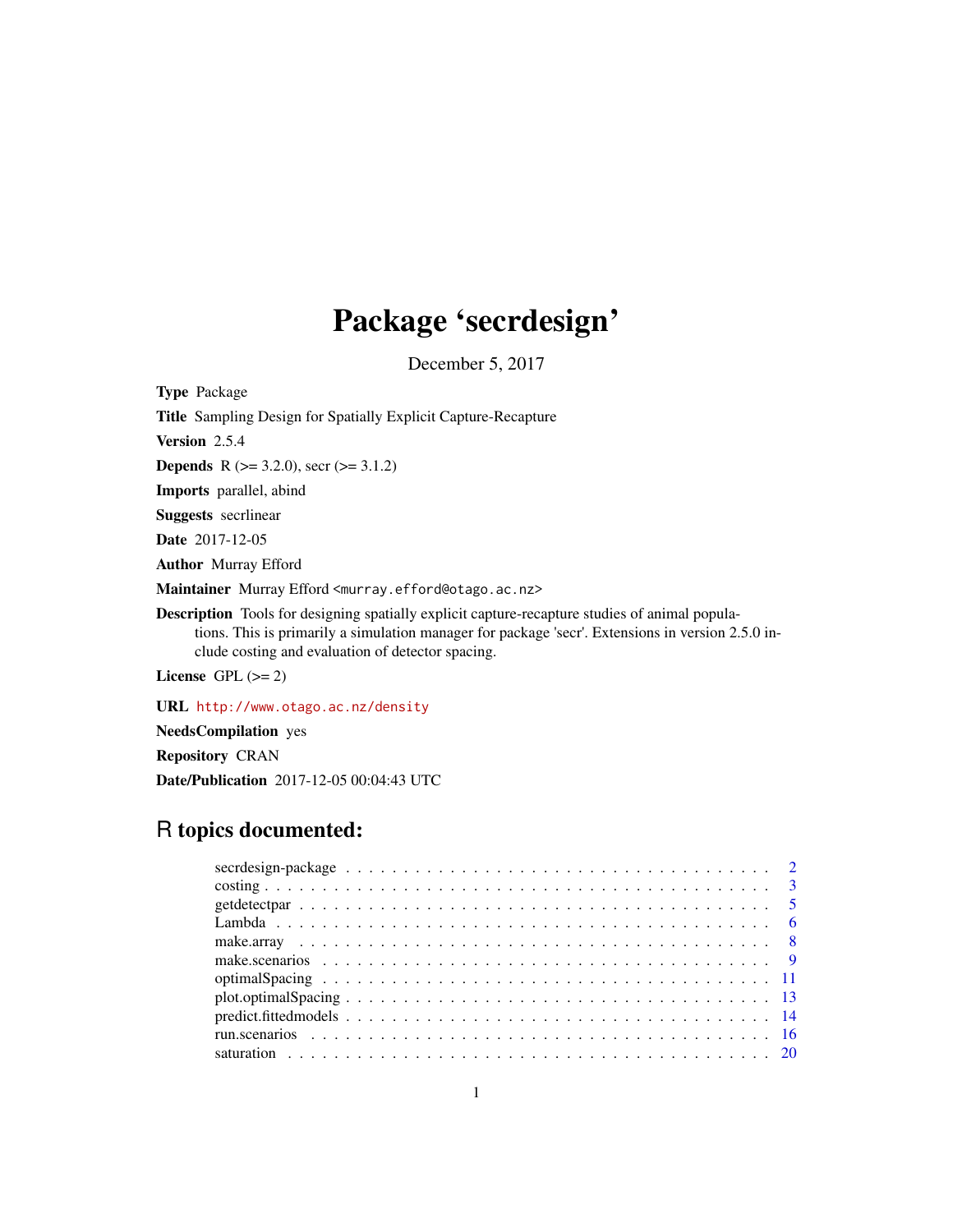<span id="page-1-0"></span>

| Index |  |  |  |  |  |  |  |  |  |  |  |  |  |  |  |  |  |
|-------|--|--|--|--|--|--|--|--|--|--|--|--|--|--|--|--|--|
|       |  |  |  |  |  |  |  |  |  |  |  |  |  |  |  |  |  |
|       |  |  |  |  |  |  |  |  |  |  |  |  |  |  |  |  |  |
|       |  |  |  |  |  |  |  |  |  |  |  |  |  |  |  |  |  |

secrdesign-package *Spatially Explicit Capture–Recapture Study Design*

# Description

Tools to assist the design of spatially explicit capture–recapture studies of animal populations.

# Details

| Package: secr    |                                                        |
|------------------|--------------------------------------------------------|
| Type: Package    |                                                        |
| Version: $2.5.4$ |                                                        |
|                  | Date: 2017-12-05                                       |
|                  | License: GNU General Public License Version 2 or later |

The primary use of secrdesign is to predict by Monte Carlo simulation the precision or bias of density estimates from different detector layouts, given pilot values for density and the detection parameters lambda0/g0 and sigma.

The simulation functions in secrdesign are:

| make.scenarios             | generate dataframe of parameter values etc.             |
|----------------------------|---------------------------------------------------------|
| run.scenarios              | perform simulations, with or without model fitting      |
| fit.models                 | fit SECR model(s) to rawdata output from run. scenarios |
| predict.fittedmodels       | infer 'real' parameter estimates from fitted models     |
| select.stats               | collect output for a particular parameter               |
| summary.selectedstatistics | numerical summary of results                            |
| plot.selectedstatistics    | histogram or CI plot for each scenario                  |
|                            |                                                         |

Other functions not used exclusively for simulation are:

| Enrm                    | expected numbers of individuals $n$ , re-detections $r$ and movements $m$    |
|-------------------------|------------------------------------------------------------------------------|
| minnrRSE                | approximate RSE(D-hat) given sample size $(n, r)$                            |
| costing                 | compute various cost components                                              |
| saturation              | expected detector saturation (trap success)                                  |
| scenarioSummary         | applies Enrm, minnrRSE, and other summaries to each scenario in a data frame |
| optimalSpacing          | optimal detector spacing by rule-of-thumb and simulation RSE(D-hat)          |
| scenariosFromStatistics | match specified $n, r$                                                       |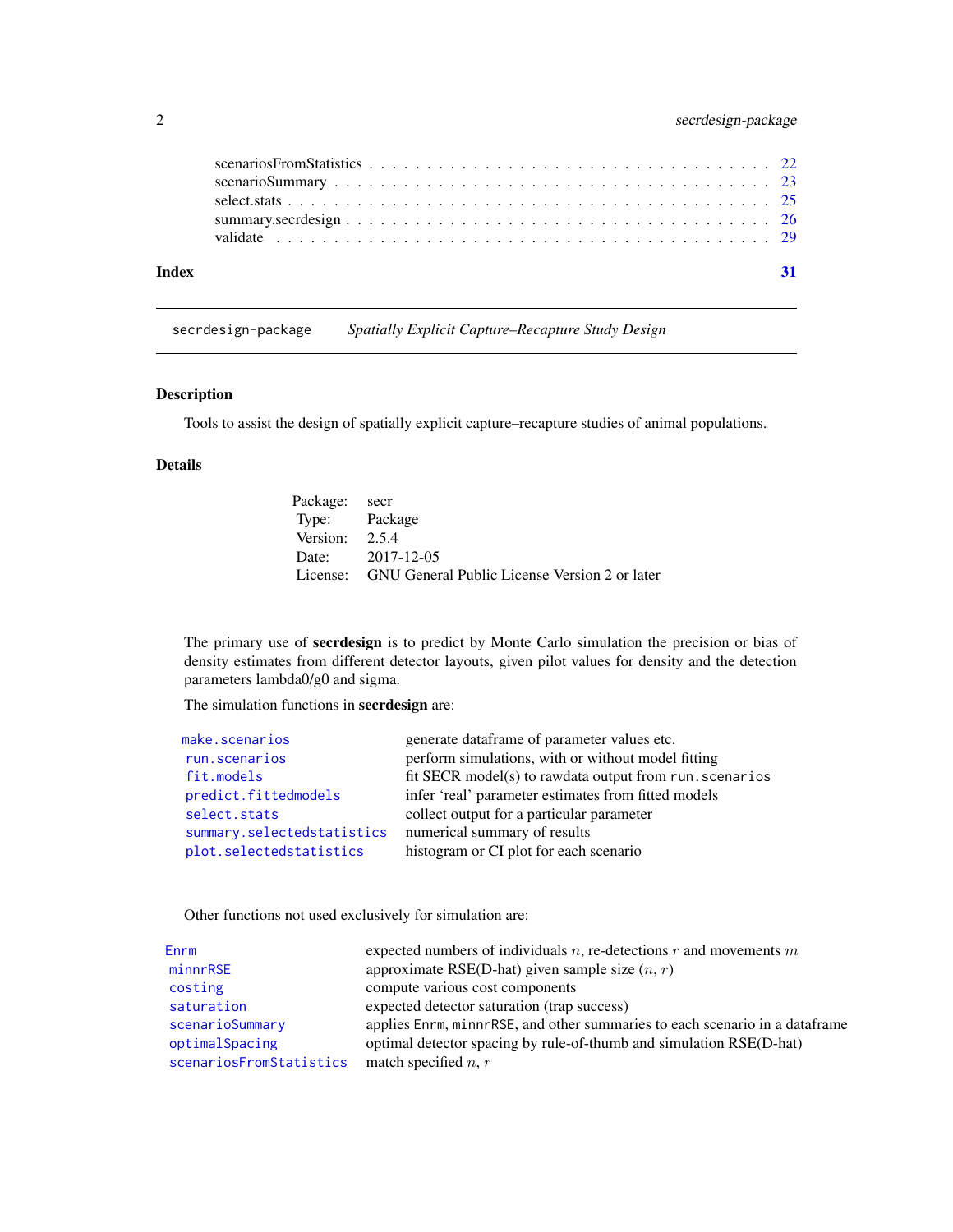<span id="page-2-0"></span>A vignette documenting the simulation functions is available at [secrdesign-vignette.pdf.](http://www.otago.ac.nz/density/pdfs/secrdesign-vignette.pdf) An Appendix in that vignette has code for various examples that should help get you started.

Documentation for expected counts is in [secrdesign-Enrm.pdf.](http://www.otago.ac.nz/density/pdfs/secrdesign-Enrm.pdf) Another vignette [secrdesign-tools.pdf](http://www.otago.ac.nz/density/pdfs/secrdesign-tools.pdf) demonstrates other tools. These include the optimalSpacing function, for finding the detector spacing that yields the greatest precision for a given detector geometry, number of sampling occasions, density and detection parameters.

Help pages are also available as <../doc/secrdesign-manual.pdf>.

#### Author(s)

Murray Efford <murray.efford@otago.ac.nz>

#### See Also

[make.grid](#page-0-0), [sim.popn](#page-0-0), [sim.capthist](#page-0-0), [secr.fit](#page-0-0)

<span id="page-2-1"></span>costing *Cost of SECR design*

#### Description

The cost of implementing a spatially explicit capture–recapture design depends on the detector layout, the number of detections and the various unit costs.

# Usage

```
costing(traps, nr, noccasions, unitcost = list(), nrepeats = 1, routelength = NULL,
    setupoccasion = TRUE)
```
#### Arguments

| traps         | traps object for detector array                                                |
|---------------|--------------------------------------------------------------------------------|
| nr            | numeric vector with $E(n)$ and $E(r)$ as first two elements                    |
| noccasions    | integer number of sampling occasions                                           |
| unitcost      | list with unit costs (see Details)                                             |
| nrepeats      | integer number of repeated arrays                                              |
| routelength   | numeric route length (km)                                                      |
| setupoccasion | logical; if TRUE then the cost of a setup visit is included (noccasions $+1$ ) |
|               |                                                                                |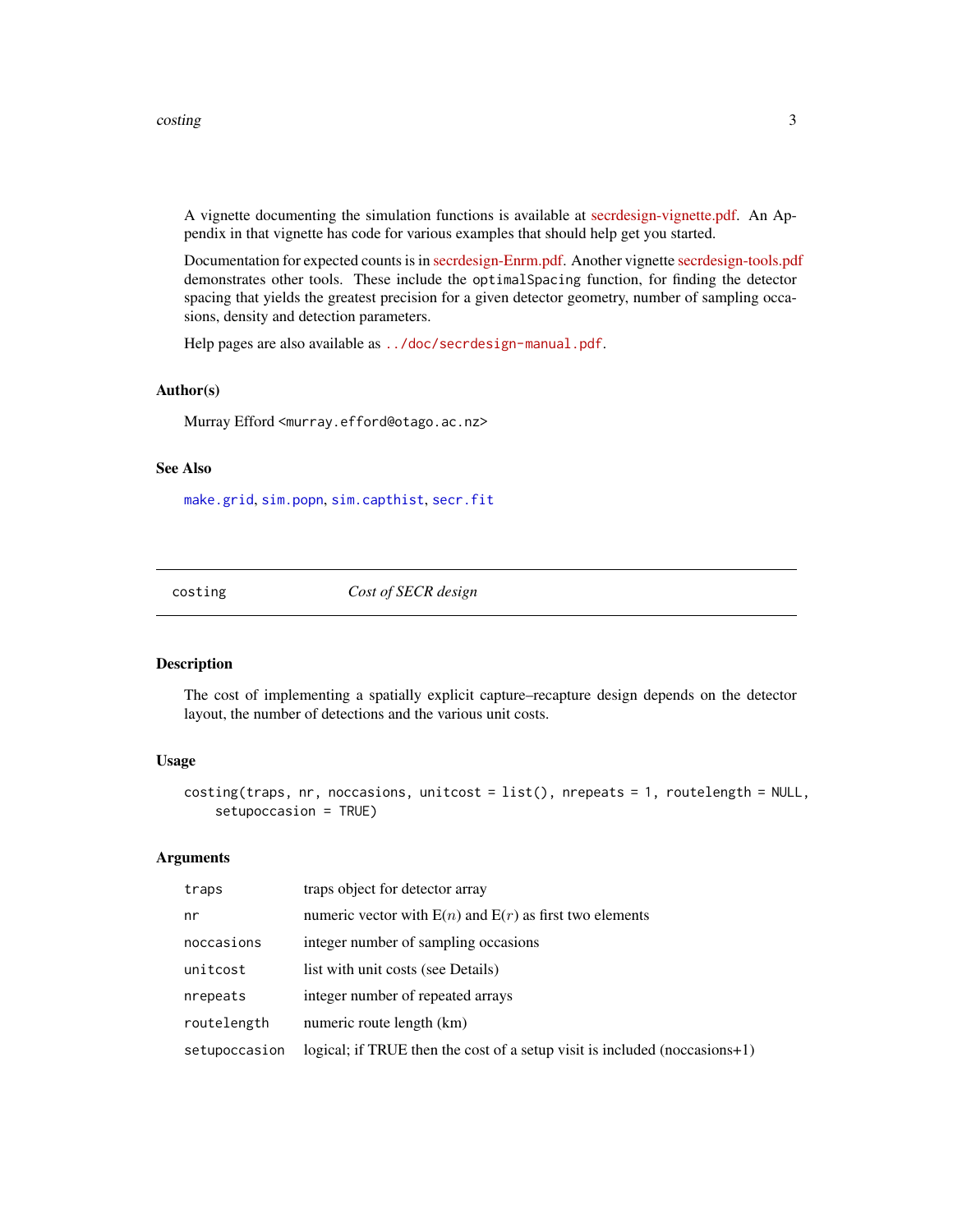# <span id="page-3-0"></span>Details

nr is a vector with the expected sample sizes (numbers of individuals and recaptures), usually the output from [Enrm](#page-5-1).

unitcost should be a list with at least one of the components 'perkm', 'perarray', 'perdetector', 'pervisit' and 'perdetection'.

The number of occasions (noccasions) is incremented by 1 if setupoccasion is TRUE.

| Component Unit cost |              | Costing                                          |
|---------------------|--------------|--------------------------------------------------|
| Arrays              | perarray     | perarray x nrepeats                              |
| Detectors           | perdetector  | perdetector x nrow(traps) x nrepeats             |
| Travel              | perkm        | perkm x routelength x noccasions x nrepeats      |
| <b>Visits</b>       | pervisit     | sum(pervisit x trapcost) x noccasions x nrepeats |
| Detections          | perdetection | perdetection x total detections $(E(n) + E(r))$  |

'Travel' and 'Visits' are alternative ways to cost field time. The variable 'routelength' represents the length of a path followed to visit all detectors; if not specified it is approximated by the sum of the nearest-trap distances. The variable 'trapcost' is a vector of length equal to the number of detectors. By default it is a vector of 1's, but detector- specific values may be provided as trap covariate 'costpervisit'. In the latter case the value of 'pervisit' should probably be 1.0.

'Arrays' and 'Detectors' represent one-off costs.

'Detections' includes costs such as handling time and laboratory DNA analysis.

See <../doc/secrdesign-tools.pdf> for more.

# Value

A named numeric vector

# See Also

[Enrm](#page-5-1), [scenarioSummary](#page-22-1)

#### Examples

```
tr < - make.grid(8, 8, spacing = 25)
msk <- make.mask(tr, buffer = 100, type = 'trapbuffer')
nrm \le Enrm(D = 5, tr, msk, list(lambda0 = 0.2, sigma = 20), 5)
costing (tr, nrm, 5, unitcost = list(pervisit = 5, perdetection = 15))
```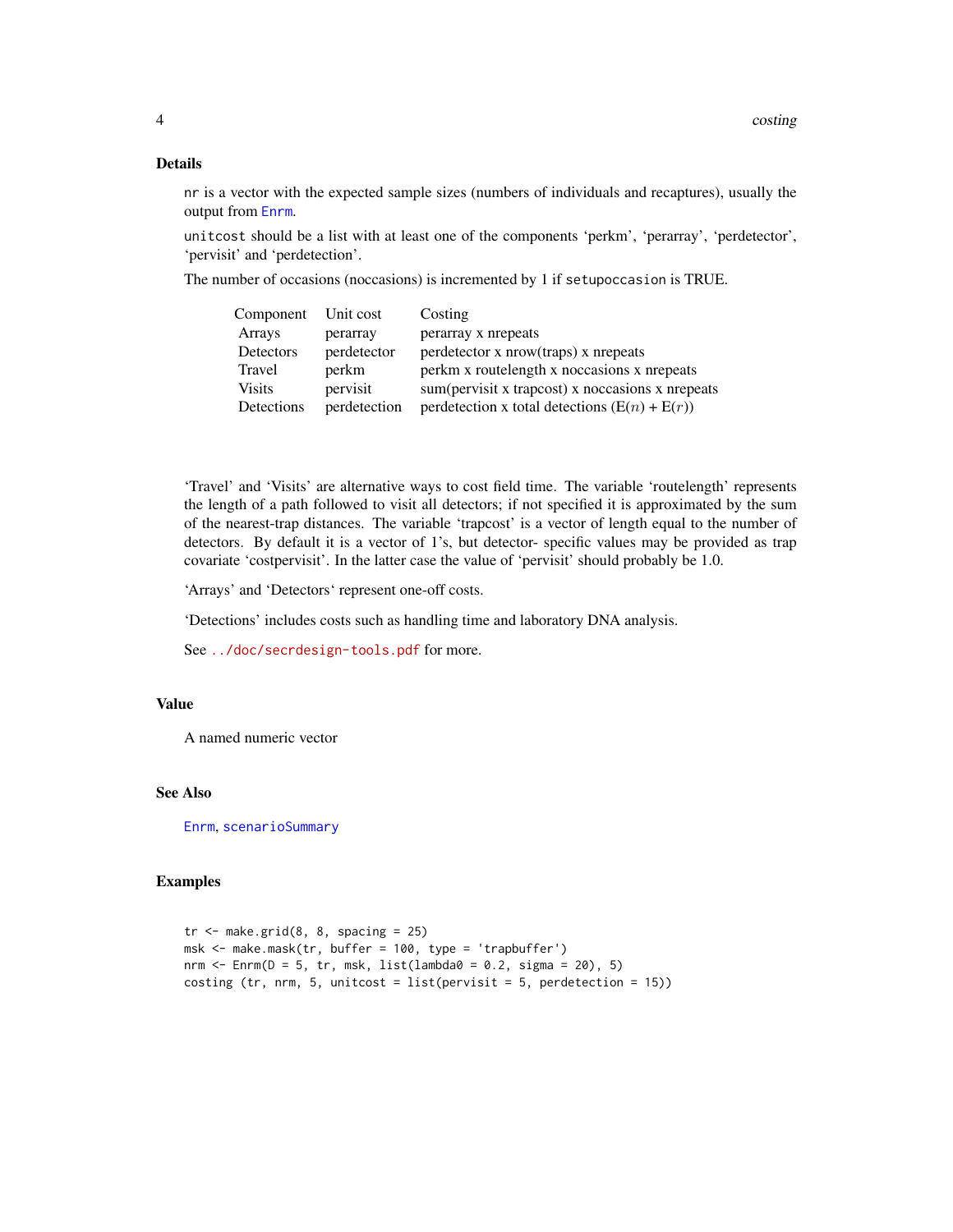<span id="page-4-1"></span><span id="page-4-0"></span>

# **Description**

Detection parameters for an animal population may be guessed from some basic inputs (population density, a coefficent of home-range overlap, and the expected number of detections on a given detector array). These values are useful as a starting point for study design. They are not 'estimates'.

#### Usage

 $getdetector(D, C, sigma = NULL, k = 0.5, ...)$ 

### Arguments

| D        | population density animals / hectare; may be scalar or vector of length nrow (mask)     |
|----------|-----------------------------------------------------------------------------------------|
|          | integer expected total number of detections                                             |
| sigma    | numeric spatial scale parameter of chosen detection function, in metres (op-<br>tional) |
|          | coefficient of overlap - typically in range 0.3 to 1.1                                  |
| $\cdots$ | named arguments passed to Enrm and Lambda (traps, mask, noccasions, detectfn)           |

# Details

If sigma is missing and detectfn = 'HHN' then sigma is first inferred from the relationship  $\sigma =$  $100k\sqrt{D}$  (D in animals per hectare and  $\sigma$  in metres). Other detect in give an error.

A numerical search is then conducted for the value of lambda0 that results in C expected detections for the given density and design. The calculation takes account of the detector array, the habitat mask and the number of sampling occasions (all specified in the . . . argument - see example).

Only hazard detection functions are supported ('HHN', 'HHR', 'HEX', 'HAN', 'HCG'). The default is 'HHN'.

#### Value

A list with one component for each detection parameter.

# See Also

[Enrm](#page-5-1), [Lambda](#page-5-2)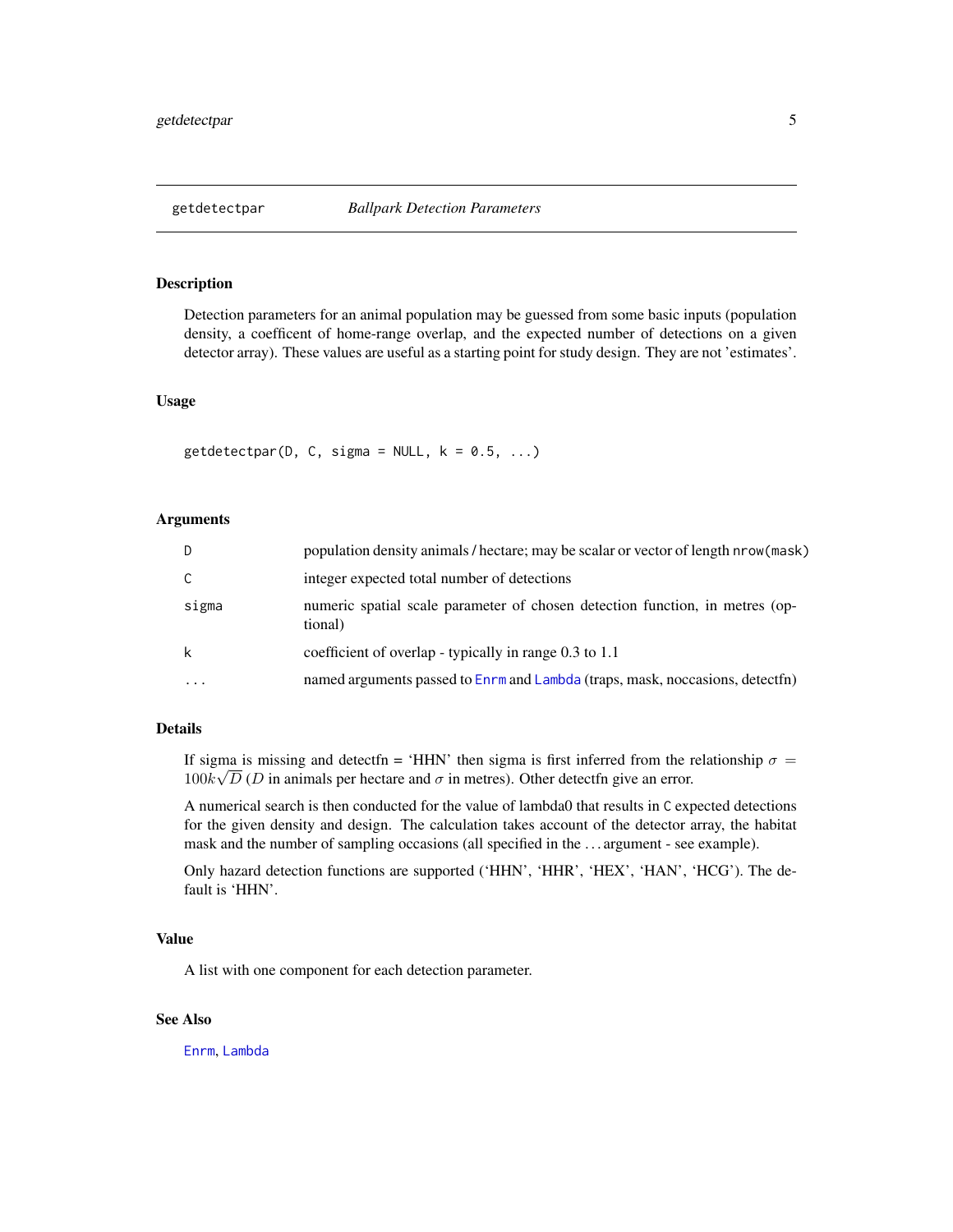# Examples

```
tr <- traps(captdata)
detector(tr) <- "multi"
msk <- make.mask(tr, buffer = 100, type = 'trapbuffer')
getdetector(D = 5.48, C = 235, traps = tr, mask = msk, noccasions = 5)
```
<span id="page-5-2"></span>

Lambda *Expected Detections*

# <span id="page-5-1"></span>Description

Compute the expected number of detections as a function of location (Lambda), and the expected total numbers of individuals  $n$ , recaptures  $r$  and movements  $m$  for a population sampled with an array of detectors (Enrm).

# Usage

```
Lambda(traps, mask, detectpar, noccasions, detectfn = c("HHN", "HHR", "HEX",
    "HAN", "HCG", 'HN', 'HR', 'EX'))
\mathsf{Enrm}(\mathsf{D}, \ldots)minnrRSE(D, ..., CF = 1.0, distribution = c("poisson", "binomial"))
```
# Arguments

| traps        | traps object                                                                       |
|--------------|------------------------------------------------------------------------------------|
| mask         | mask object                                                                        |
| detectpar    | a named list giving a value for each parameter of detection function               |
| noccasions   | integer number of sampling occasions                                               |
| detectfn     | integer code or character string for shape of detection function – see detectfn    |
| $\mathsf{D}$ | population density animals / hectare; may be scalar or vector of length nrow(mask) |
| $\ddots$ .   | arguments passed to Lambda                                                         |
| CF           | numeric correction factor                                                          |
| distribution | character distribution of $n$                                                      |

<span id="page-5-0"></span>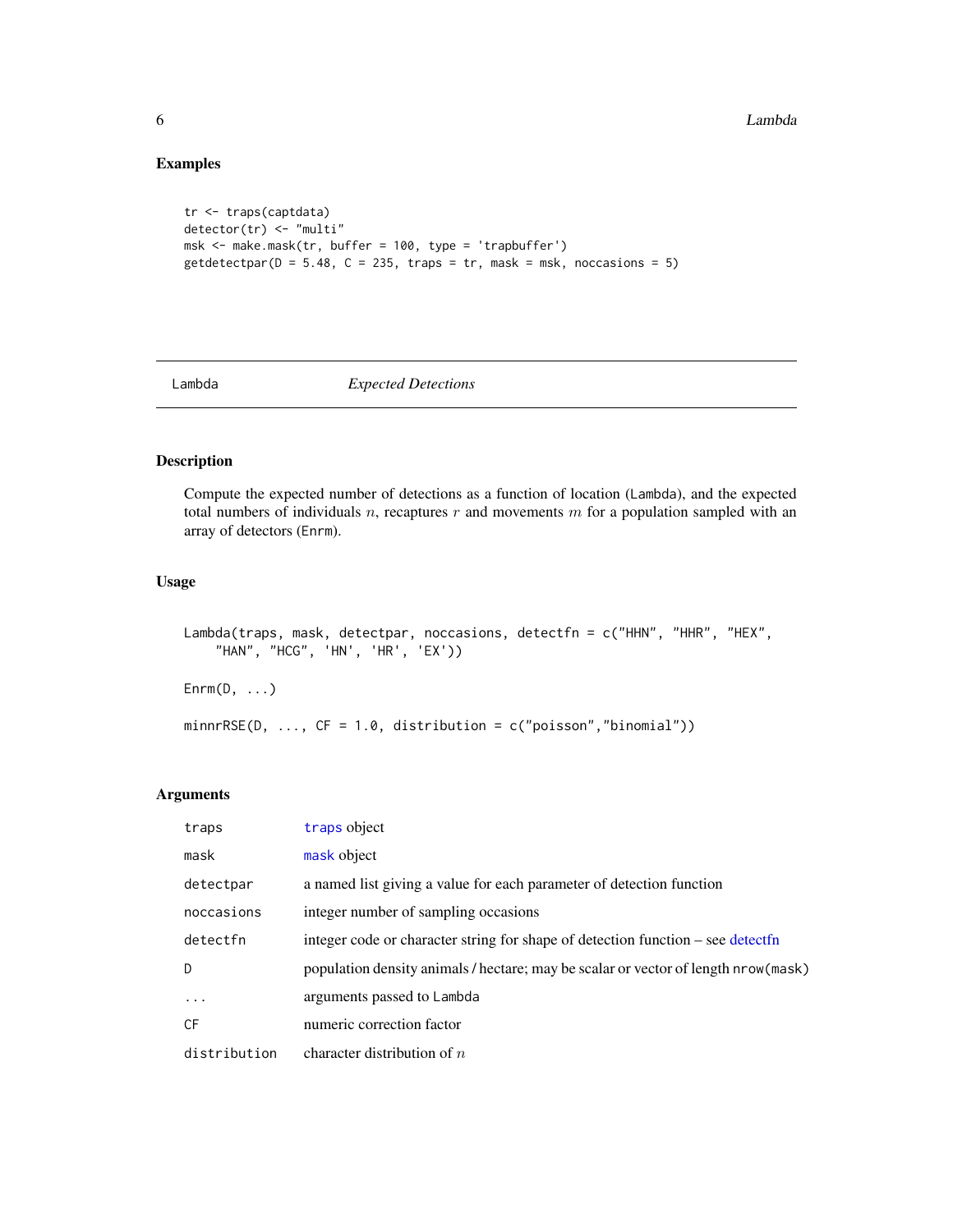#### <span id="page-6-0"></span>Lambda 7

# Details

The detector attribute of traps may be 'multi', 'proximity' or 'count'. It is assumed that detectpar and detector type do not differ among occasions.

The calculation is based on an additive hazard model. If detectfn is not a hazard function ('HHN', 'HEX', 'HHR', 'HAN' and 'HCG') then an attempt is made to approximate one of the hazard functions (HN -> HHN, HR -> HHR, EX -> HEX). The default is 'HHN'.

For hazard function  $\lambda(d)$  and S occasions, we define  $\Lambda(x) = \sum_{s} \sum_{k} \lambda(d_k(x))$ .

Formulae for expected counts are given in [secrdesign-Enrm.pdf.](http://www.otago.ac.nz/density/pdfs/secrdesign-Enrm.pdf)

minnrRSE has mostly the same inputs as  $Enrm$  but returns sqrt( $CF/min(n,r)$ ). The correction factor CF may be used to adjust for systematic bias (e.g., for a line of detectors  $CF = 1.4$  may be appropriate). The default distribution = 'poisson' is for Poisson-distributed N and n. To adjust the prediction for fixed N (binomial n) use distribution = 'binomial' (see [../doc/](../doc/secrdesign-tools.pdf) [secrdesign-tools.pdf](../doc/secrdesign-tools.pdf) Appendix 2).

#### Value

Lambda – [mask](#page-0-0) object with covariates 'Lambda'  $(\Lambda(x))$ , 'sumpk' and 'sumq2' (intermediate values for computation of expected counts - see <../doc/expectedcounts.pdf>)

Enrm – numeric vector of length 3, the values of  $E(n)$ ,  $E(r)$  and  $E(m)$ .

minnrRSE – rule-of-thumb RSE(D-hat)

# See Also

[getdetectpar](#page-4-1), [optimalSpacing](#page-10-1), [scenarioSummary](#page-22-1)

# Examples

```
tr <- traps(captdata)
detector(tr) <- "multi"
msk <- make.mask(tr, buffer = 100, type = 'trapbuffer')
L \le Lambda(tr, msk, list(lambda0 = 0.2, sigma = 20), 5)
nrm \le Enrm(D = 5, tr, msk, list(lambda0 = 0.2, sigma = 20), 5)
nrm
plot(L, cov = "Lambda", dots = FALSE)
plot(tr, add = TRUE)mtext{text(side = 3, paste(paste(names(nrm)), round(nrm,1)), collapse = ", "))
```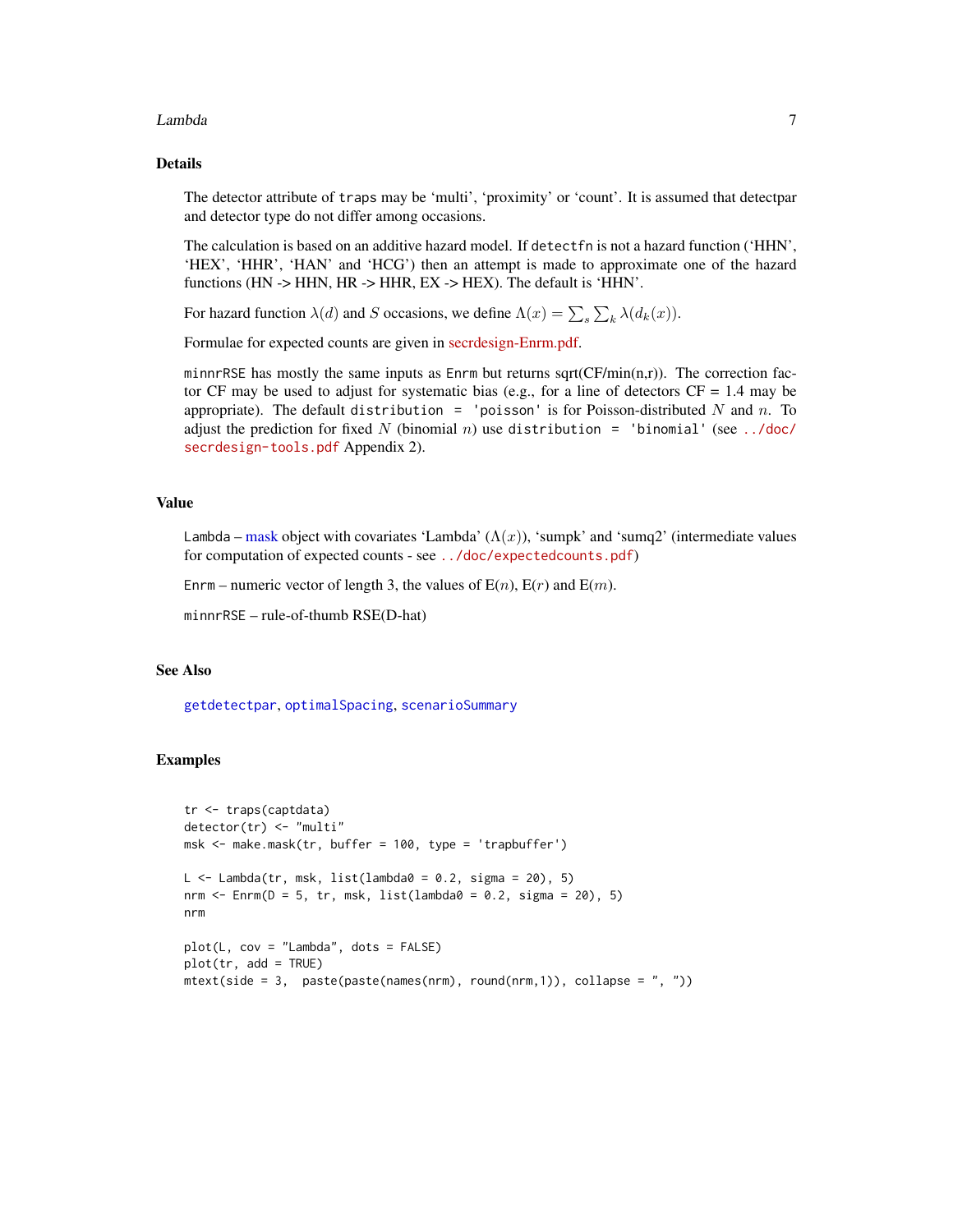<span id="page-7-1"></span><span id="page-7-0"></span>

# Description

This function is used internally by [summary.secrdesign](#page-25-2), and may occasionally be of general use.

# Usage

```
make.array(object)
```
### Arguments

object secrdesign object containing numerical values for a particular parameter (i.e. output from [select.stats](#page-24-1) inheriting from 'selectedstatistics')

# Details

make.array converts a particular simulated numerical output into an array with one dimension for each varying input.

# Value

A numeric array with dimensions corresponding to the varying inputs.

### See Also

[run.scenarios](#page-15-1)

# Examples

```
## collect raw counts
scen1 <- make.scenarios(D = c(5,10), sigma = 25, g0 = 0.2)
traps1 <- make.grid()
tmp1 <- run.scenarios(nrepl = 50, trapset = traps1, scenarios = scen1,
   fit = FALSE)
make.array(tmp1)
```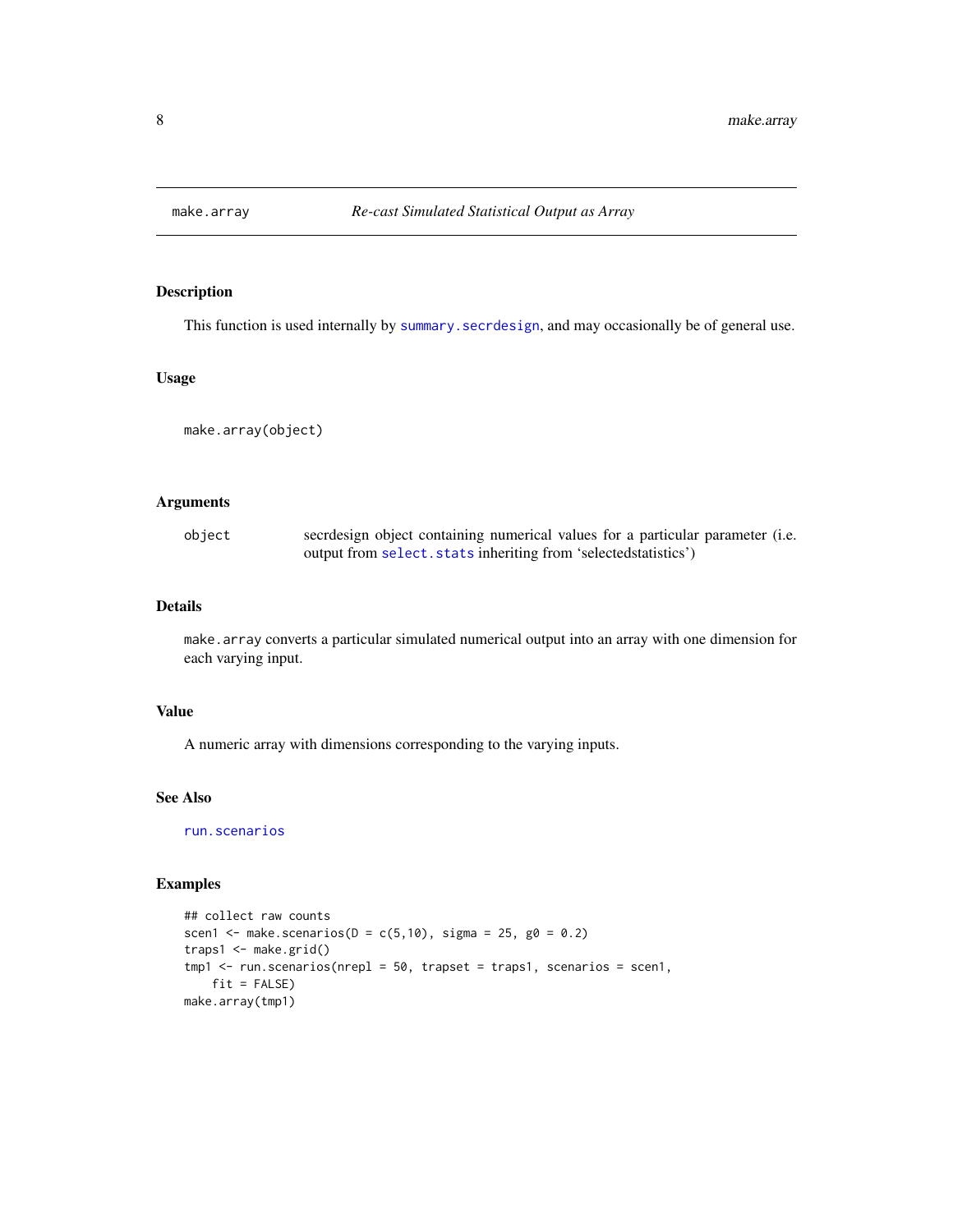<span id="page-8-1"></span><span id="page-8-0"></span>

#### Description

This function prepares a dataframe in which each row specifies a simulation scenario. The dataframe is used as input to run. scenarios.

# Usage

```
make.scenarios(trapsindex = 1, noccasions = 3, nrepeats = 1, D, g0, sigma, lambda0,
detectfn = 0, recapfactor = 1, popindex = 1, detindex = 1, fitindex = 1, groups,
crosstraps = TRUE)
```
# Arguments

| trapsindex  | integer vector determining the traps object to use                                              |
|-------------|-------------------------------------------------------------------------------------------------|
| noccasions  | integer vector for the number of sampling occasions                                             |
| nrepeats    | integer vector of multipliers for D (see Details)                                               |
| D           | numeric vector of values for the density parameter (animals / hectare)                          |
| g0          | numeric vector of values for the g0 parameter                                                   |
| sigma       | numeric vector of values for the sigma parameter $(m)$                                          |
| lambda0     | numeric vector of values for the lambda0 parameter                                              |
| detectfn    | vector of valid detection function codes (numeric or character)                                 |
| recapfactor | numeric vector of values for recapfactor (sim.capthist)                                         |
| popindex    | integer vector determining which population model is used                                       |
| detindex    | integer vector determining which detection options are used                                     |
| fitindex    | integer vector determining which model is fitted                                                |
| groups      | character vector of group labels (optional)                                                     |
| crosstraps  | logical; if TRUE the output includes all combinations of trapsindex, noccasions<br>and nrepeats |

# Details

The index in trapsindex is used in run. scenarios to select particular detector arrays from the list of arrays provided as an argument to that function.

The function generates all combinations of the given parameter values using [expand.grid](#page-0-0). By default, it also generates all combinations of the parameters with trapsindex and the number of sampling occasions. If crosstraps is FALSE then trapsindex, noccasions, and nrepeats are merely used to fill in these columns in the output dataframe.

The argument lambda0 replaces g0 for the hazard detection functions 14–18 ([detectfn](#page-0-0)).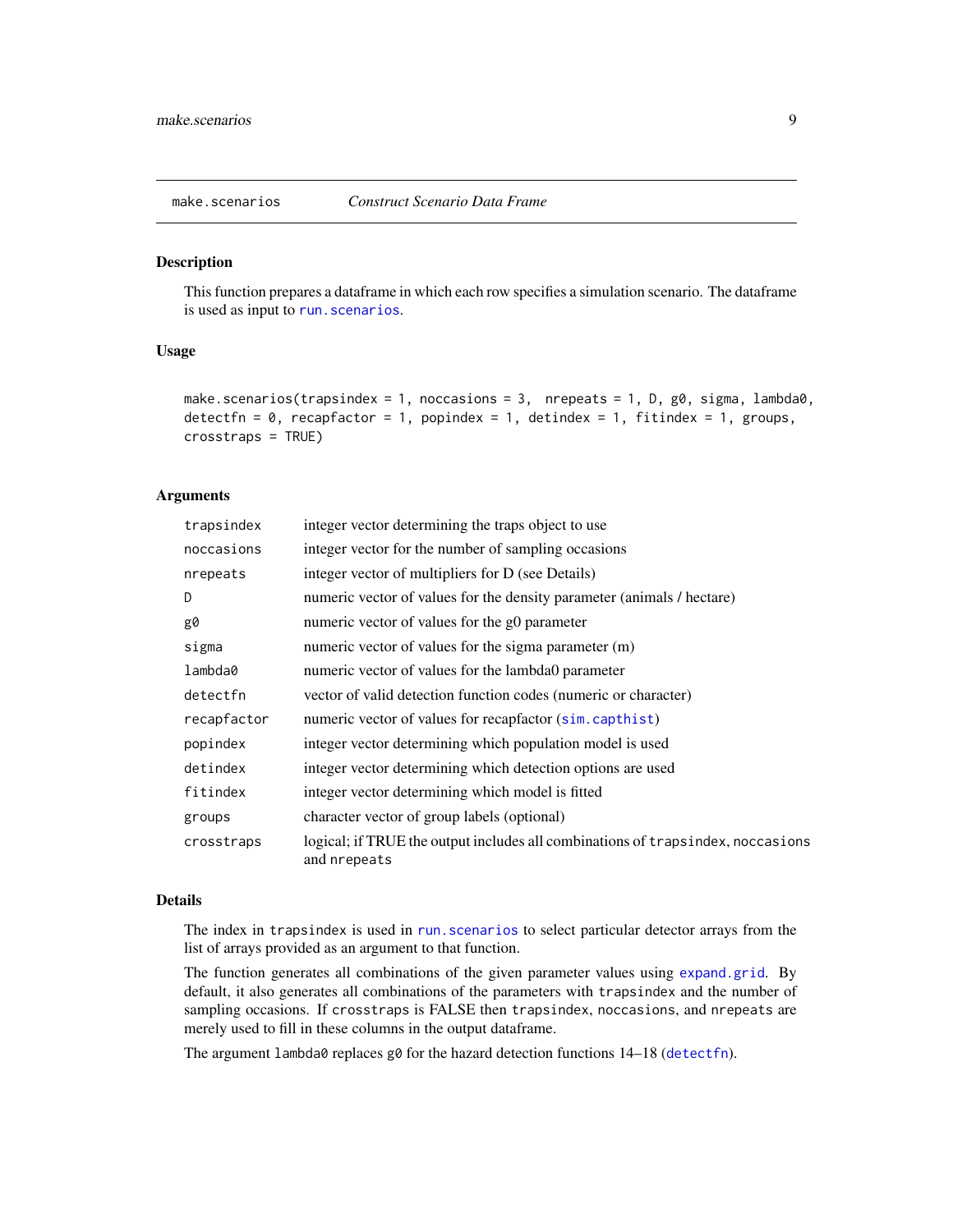<span id="page-9-0"></span>Designs may use multiple detector arrays with the same internal geometry (e.g., number and spacing of traps). The number of such arrays is varied with the nrepeats argument. For example, you may compare designs with many small arrays or a few large ones. In practice, run. scenarios simulates a single layout is simulated with density D \* nrepeats. This shortcut is not appropriate when animals compete for traps (detector = 'single').

fitindex allows a choice of different models when the argument fit.args of [run.scenarios](#page-15-1) is a compound list.

If groups is provided each scenario is replicated to the length of groups and a column 'group' is added.

# Value

Dataframe with one row per scenario (or sub-scenario) and the columns

| scenario    | a number identifying the scenario |
|-------------|-----------------------------------|
| group       | (optional)                        |
| trapsindex  |                                   |
| noccasions  |                                   |
| nrepeats    |                                   |
| D           |                                   |
| g0          | or lambda0                        |
| sigma       |                                   |
| detectfn    | see detectfn; always numeric      |
| recapfactor |                                   |
| popindex    |                                   |
| detindex    |                                   |
| fitindex    |                                   |
|             |                                   |

An attribute 'inputs' is saved for possible use in [make.array](#page-7-1).

# See Also

[run.scenarios](#page-15-1), [scenarioSummary](#page-22-1), [sim.capthist](#page-0-0)

# Examples

```
make.scenarios(trapsindex = 1, nrepeats = 1, D = c(5, 10), sigma = 25,
g0 = 0.2
```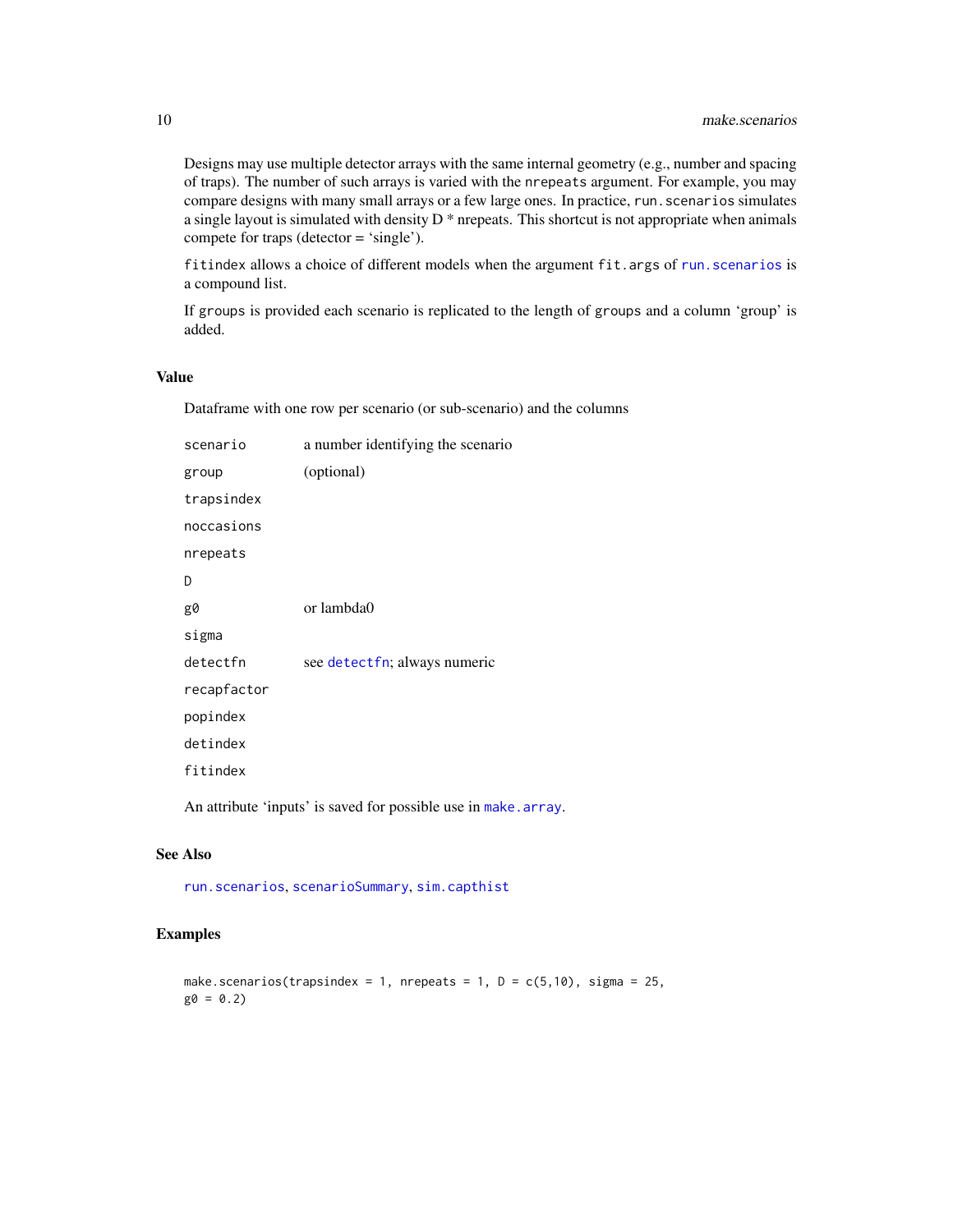#### <span id="page-10-1"></span><span id="page-10-0"></span>Description

Estimate the detector spacing that yields the greatest precision for a given detector geometry, number of sampling occasions, density and detection parameters.

# Usage

```
optimalSpacing (D, traps, detectpar, noccasions, nrepeats = 1,
   detectfn = c('HHN', 'HHR', 'HEX','HAN','HCG', 'HN', 'HR', 'EX'),
   fittedmodel = NULL, xsigma = 4,
   R = seq(0.2, 4, 0.2), CF = 1.0,simulationR = seq(0.4, 4, 0.4), nrepl = 0,
   plt = FALSE, ...)
```
# Arguments

| D           | population density animals / hectare (constant)                                          |
|-------------|------------------------------------------------------------------------------------------|
| traps       | traps object                                                                             |
| detectpar   | named list giving a value for each parameter of detection function (sigma not<br>needed) |
| noccasions  | integer number of sampling occasions                                                     |
| nrepeats    | integer number of replicate arrays (not yet used)                                        |
| detectfn    | integer code or character string for shape of detection function – see detectfn          |
| fittedmodel | secr fitted model (instead of preceding arguments)                                       |
| xsigma      | numeric buffer width as multiple of sigma                                                |
| R           | numeric vector of relative spacings at which to plot rule-of-thumb RSE(D-hat)            |
| CF          | numeric correction factor for rule-of-thumb RSE                                          |
| simulationR | numeric vector of relative spacings at which to simulate                                 |
| nrepl       | integer number of replicate simulations (default no simulations)                         |
| plt         | logical; if TRUE then results are plotted                                                |
| $\cdots$    | other arguments passed to various functions (see Details)                                |
|             |                                                                                          |

# Details

A numerical search over possible spacings uses the rule-of-thumb RSE(D-hat) given by [minnrRSE](#page-5-1) as the objective function.

traps provides the geometry of the detector layout and the initial spacing s. Function [optimize](#page-0-0) is used to search for a solution (minimum RSE) in the range of R x s.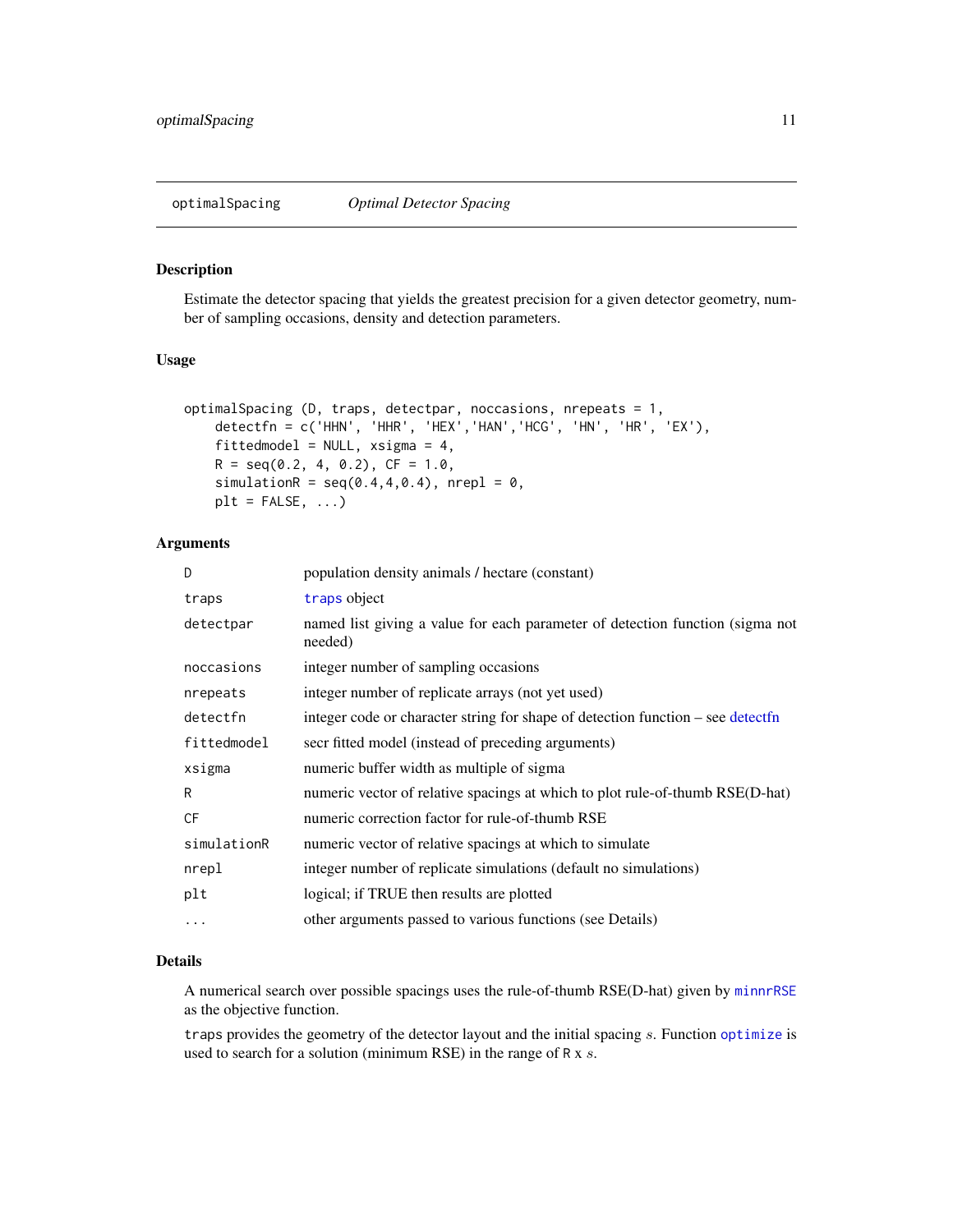<span id="page-11-0"></span>The computation emulates variation in detector spacing by inverse variation in sigma (sigma' = sigma / R) with compensating variation in density. Mask buffer width and spacing are also scaled by R.

If nrepl is greater than zero then simulations are also performed for the relative spacings in simulationR. Density, sigma and mask attributes are scaled as for the rule-of-thumb calculations. Using 'method = "none"' gives fast prediction of RSE (from the Hessian evaluated at the known parameter values), but does not estimate bias.

The . . . argument may be used to set the values of these arguments:

| Function            | Arguments                            |
|---------------------|--------------------------------------|
| make.mask           | 'nx', 'type', 'poly', 'poly.habitat' |
| run.scenarios       | 'seed', 'ncores', 'method'           |
| plot.optimalSpacing | $'add'$                              |

The argument CF may be set to NA to suppress rule-of-thumb RSE, including optimisation. The value of argument R has no effect on optimisation.

A plot method is provided, with options for plotting different components.

# Value

List of two components, one for the rule-of-thumb optimisation (rotRSE) and the other for simulation results, if requested (simRSE).

The optimisation results are

values dataframe with  $E(n)$ ,  $E(r)$  and the rule-of-thumb RSE for each requested R optimum.spacing

> the absolute spacing that yields maximum precision (minimum rule-of-thumb RSE(D-hat))

optimum.R spacing relative to sigma

minimum.RSE final value of the objective function (minimum rule-of-thumb RSE(D-hat))

The simulation results in the dataframe simRSE are the mean and SE of the simulated RSE(D-hat) for each level of simulationR, with added columns for the relative bias (RB) and relative rootmean-square-error (rRMSE) of D-hat.

Results are returned invisibly if plt = TRUE.

#### Warnings

For single-catch traps, use of a maximum likelihood estimate of lambda0 from a fitted multi-catch model results in negative bias.

Only hazard-based detection functions are supported. The meaning of the 'sigma' parameter depends on the function, and so will the optimal spacing in sigma units.

# See Also

[minnrRSE](#page-5-1), [plot.optimalSpacing](#page-12-1)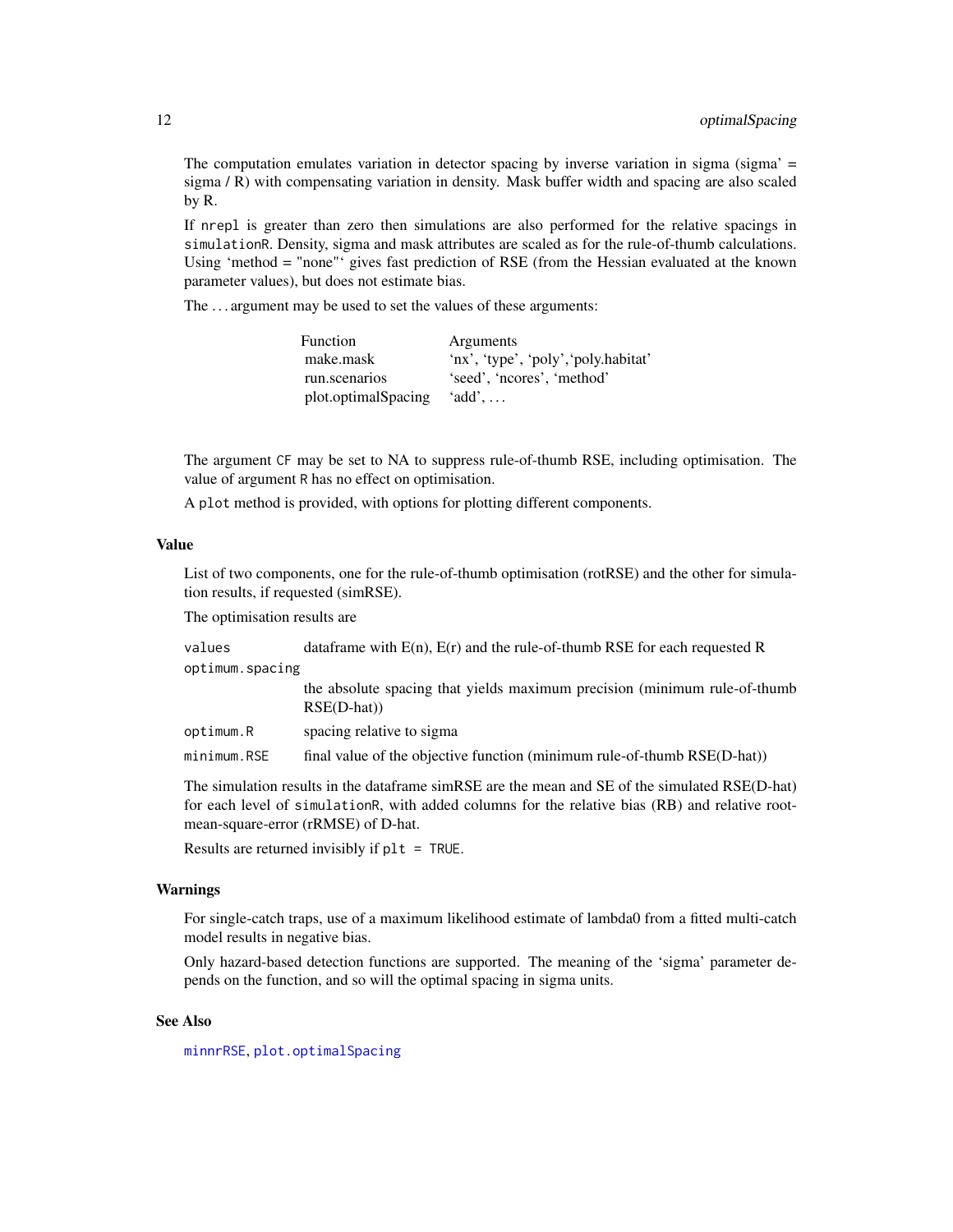# <span id="page-12-0"></span>plot.optimalSpacing 13

#### Examples

```
grid \leq make.grid(7, 7) # default multi-catch detector
optimalSpacing(D = 5, traps = grid, detectpar = list(lambda0 = 0.2, sigma = 20),
   noccasis = 5, plt = TRUE)
## Not run:
optimalSpacing(D = 5, traps = grid, detectpar = list(lambda\theta = 0.4, sigma = 20),
    detectfn = 'HEX', R = \text{seq}(1, 6, 0.4), noccasions = 10, plt = TRUE, col = "blue")
## with simulations
grid <- make.grid(8, 8, spacing = 20, detector = 'proximity')
optimalSpacing(D = 5, traps = grid, detectfn = "HHN", detectpar =
   list(lambda0 = 0.2, sigma = 20), noccasions = 5, nrepl = 20, nx = 32,
   ncores = 4, plt = TRUE, col = "blue")## manual check
grid \leq make.grid(8, 8, spacing = 60, detector = 'proximity')
scen \le make.scenarios(sigma = 20, D = 5, detectfn = 14, lambda0 = 0.2, sigma = 20,
    noccasions = 5)
sim1 <- run.scenarios(nrepl = 20, scen, trapset = list(grid), fit = TRUE,
    fit.args = list(detectfn = 14), ncores = 4, byscenario = FALSE)summary(sim1)
## End(Not run)
```
<span id="page-12-1"></span>plot.optimalSpacing *Plot and print methods for optimalSpacing object*

# Description

Plotsor print results from optimalSpacing.

# Usage

```
## S3 method for class 'optimalSpacing'
plot(x, add = FALSE, plottype = c("RSE", "nrm"), ...)## S3 method for class 'optimalSpacing'
print(x, \ldots)
```
# Arguments

|     | object from optimal Spacing                |
|-----|--------------------------------------------|
| add | logical; if TRUE will add to existing plot |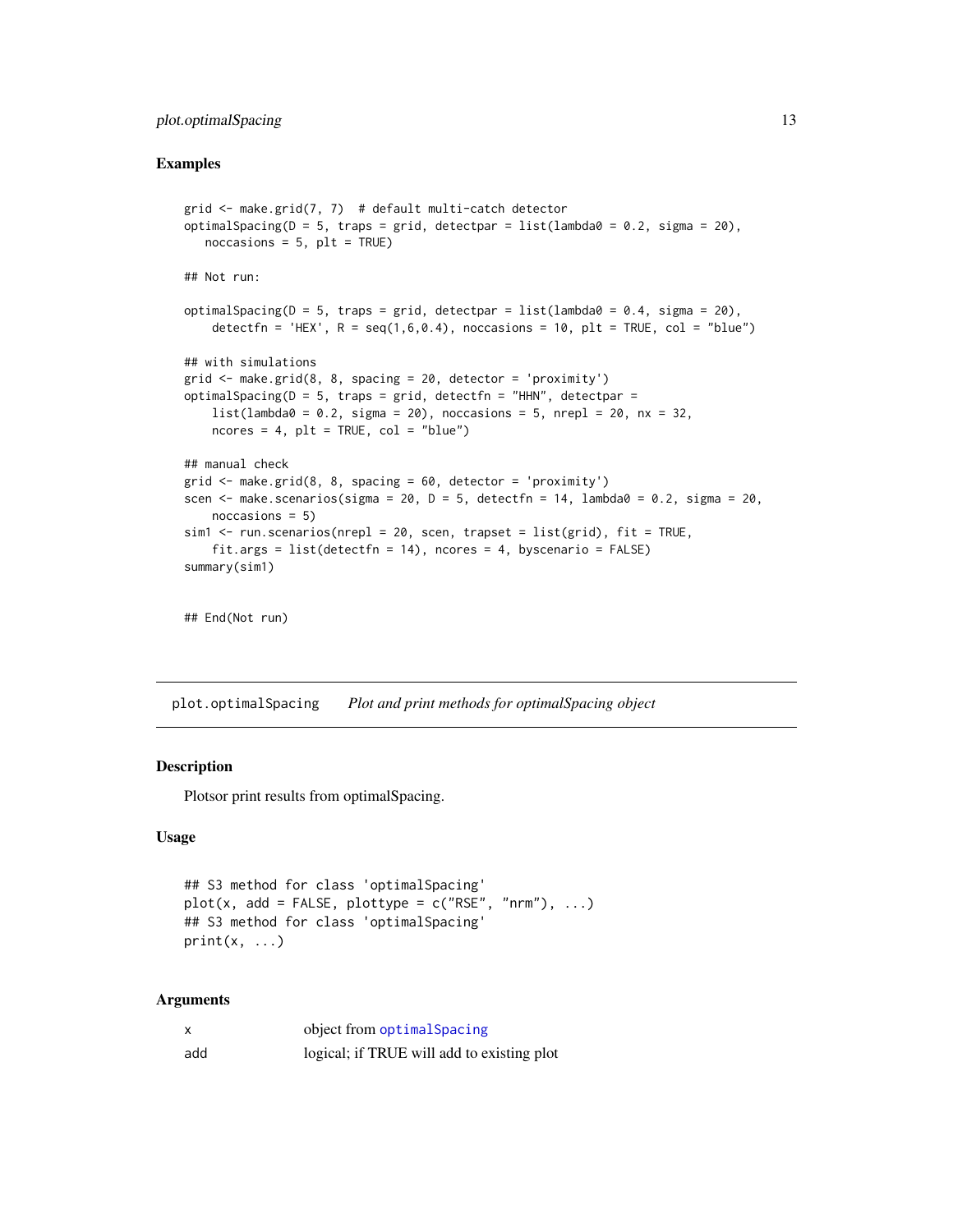<span id="page-13-0"></span>

| plottype                | character code                            |
|-------------------------|-------------------------------------------|
| $\cdot$ $\cdot$ $\cdot$ | other arguments for plot, lines or points |

# Details

If type = "RSE" then  $RSE(D$ -hat) is plotted against R (relative detector spacing), otherwise the expected numbers of individuals, recaptures and movements are plotted against R.

The . . . argument may be used to pass other plotting arguments to override defaults:

|        | Function Arguments                                   | <b>Note</b>               |
|--------|------------------------------------------------------|---------------------------|
| plot   | 'xlab', 'ylab, 'xlim', 'ylim', 'las', 'xaxs', 'yaxs' | add = FALSE               |
| points | $'col'$ , $'cex'$ , $'pch'$                          | optimum and simulated RSE |
| lines  | 'col', 'lwd', 'lty'                                  | rule-of-thumb RSE         |

The print method removes attributes before printing.

#### Value

None

# See Also

[optimalSpacing](#page-10-1)

<span id="page-13-1"></span>predict.fittedmodels *Extract Estimates From Fitted Models*

# Description

If simulations have been saved from run.scenarios as fitted secr models it is necessary to use one of these functions to extract estimates for later summarization.

# Usage

```
## S3 method for class 'fittedmodels'
predict(object, ...)
## S3 method for class 'fittedmodels'
coef(object, ...)
## S3 method for class 'fittedmodels'
derived(object, ...)
## S3 method for class 'fittedmodels'
region.N(object, ...)
```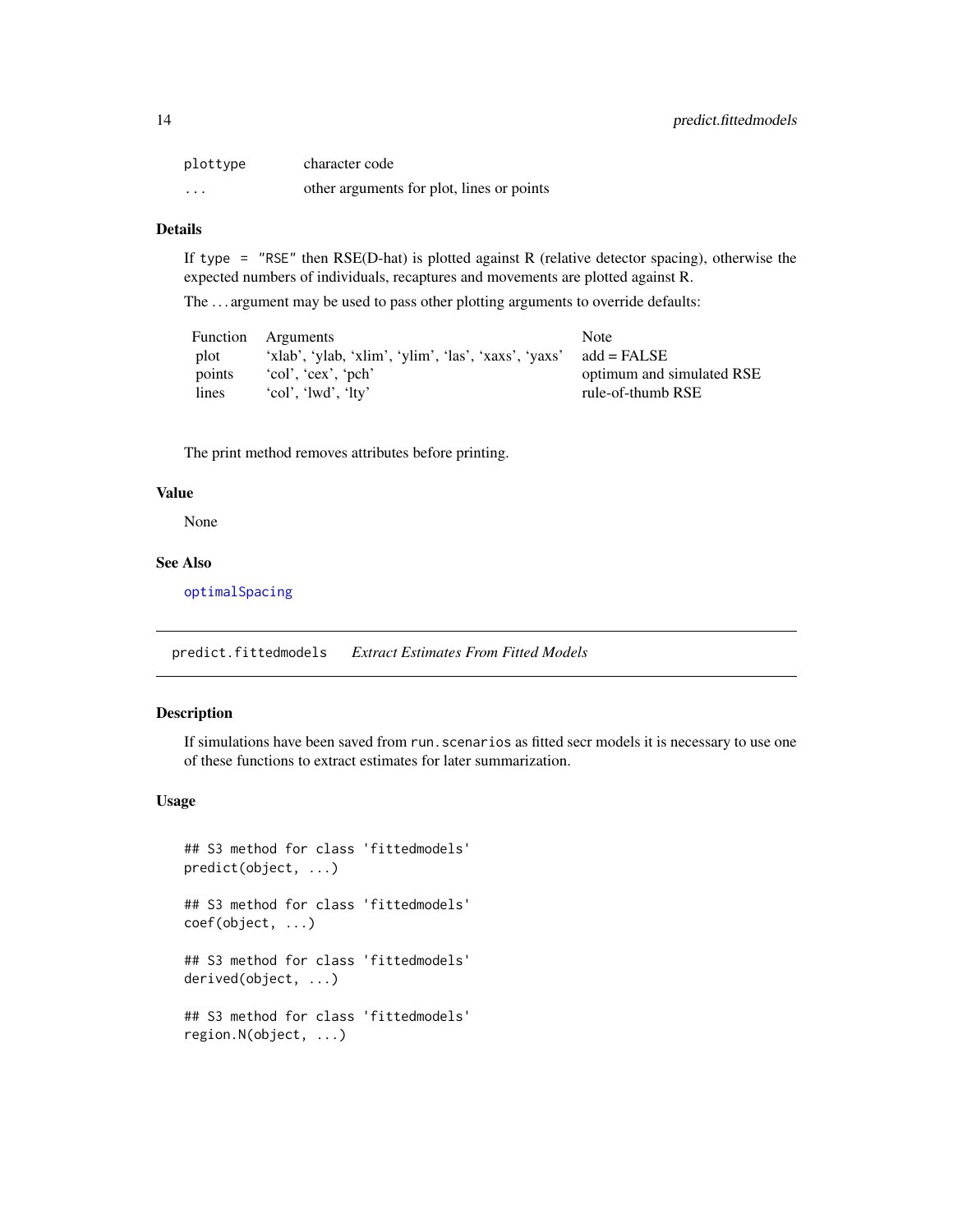#### <span id="page-14-0"></span>**Arguments**

| object   | fitted model simulation output from run. scenarios           |
|----------|--------------------------------------------------------------|
| $\cdots$ | other arguments passed to predict, coef, derived or region.N |

#### Details

These functions are used when output from [run.scenarios](#page-15-1) has been saved as fitted models. derived and region.N require a full fit (including the mask and design0 objects) whereas a trimmed model is sufficient for predict and coef.

derived is used to compute the Horvitz-Thompson-like estimate of density when [secr.fit](#page-0-0) has been used with CL = TRUE; it is roughly equivalent to predict.

region.N predicts the realised number (R.N) or expected number (E.N) in a masked area. When detector layouts and/or sigma vary, the masked area will also vary (arbitrarily, depending on the buffer argument 'xsigma') unless a mask is provided by the user; this may be done either in run.scenarios or in region.N.

#### Value

An object with class ('estimatetables', 'secrdesign', 'list') with appropriate outputtype ('predicted', 'coef', 'derived', 'regionN'; see also [run.scenarios](#page-15-1)).

#### Note

From secrdesign 2.5.3 the methods described here replace the functions derived. SL and regionN. SL. This is for compatibility with secr.

# See Also

[run.scenarios](#page-15-1) [coef.secr](#page-0-0) [predict.secr](#page-0-0) [derived.secr](#page-0-0) [region.N.secr](#page-0-0)

#### Examples

```
## Not run:
scen1 <- make.scenarios(D = c(3, 6), sigma = 25, g0 = 0.2)
traps1 <- make.grid() ## default 6 \times 6 grid of multi-catch traps
tmp1 < -run.scenarios(nrep1 = 10, trapset = traps1, scenarios = scen1,fit = TRUE, extractfn = trim)
tmp2 <- predict(tmp1)
tmp3 <- select.stats(tmp2, 'D', c('estimate','RB','RSE'))
summary(tmp3)
## for derived and region.N need more than just 'trimmed' secr object
```

```
## use argument 'keep' to save mask and design0 usually discarded by trim
tmp4 < -run.scenarios(nrep1 = 10, trapset = traps1, scenarios = scen1,fit = TRUE, extractfn = trim, keep = c('mask', 'design0'))
```

```
summary(derived(tmp4))
```
## for region.N we must specify the parameter for which we want statistics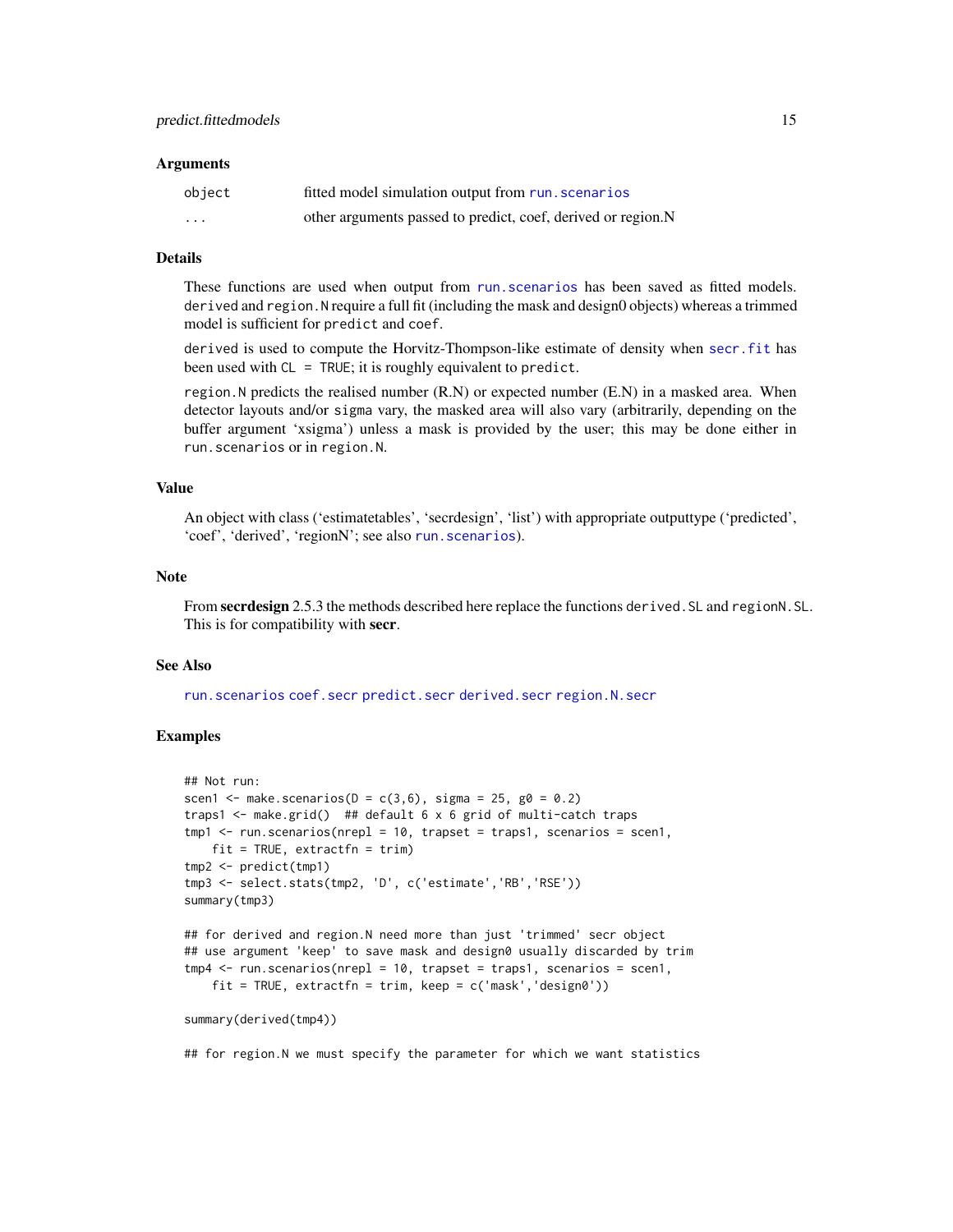<span id="page-15-0"></span>16 run.scenarios comparative contra a contra a contra a contra a contra a contra a contra a contra a contra a contra a contra a contra a contra a contra a contra a contra a contra a contra a contra a contra a contra a cont

```
## (default 'D' not relevant)
tmp5 <- select.stats(region.N(tmp4), parameter = 'E.N')
summary(tmp5)
## End(Not run)
```
#### <span id="page-15-1"></span>run.scenarios *Simulate Sampling Designs*

#### <span id="page-15-2"></span>**Description**

This function performs simulations to predict the precision of abundance estimates from simple 1-session SECR designs. Scenarios are specified via an input dataframe that will usually be constructed with make. scenarios. Each scenario comprises an index to a detector layout, the number of sampling occasions, and specified density (D) and detection parameters (usually  $g_0$  and  $\sigma$ ).

Detector layouts are provided in a separate list trapset. This may comprise an actual field design input with [read.traps](#page-0-0) or 'traps' objects constructed with [make.grid](#page-0-0) etc., as in the Examples. Even a single layout must be presented as a component of a list (e.g., list(make.grid())).

If ncores > 1 then by default each scenario will be run in a separate worker process using parLapply from parallel (see also [Parallel\)](#page-0-0).

If byscenario = FALSE then replicates are split among cores (the default is to split scenarios among cores), which is useful if you have more cores than scenarios. Dividing replicates among cores (byscenario = FALSE) also largely avoids the inefficiency that results when some workers finish much sooner than others (load balancing is not an option in run. scenarios). Setting ncores greater than the number of scenarios causes an error when byscenario = TRUE.

Alternative approaches are offered for predicting precision. Both start by generating a pseudorandom dataset under the design using the parameter values for a particular scenario. The first estimates the parameter values and their standard errors from each dataset by maximizing the full likelihood, as usual in secr.fit. The second takes the short cut of computing variances and SE from the Hessian estimated numerically at the known expected values of the parameters, without maximizing the likelihood. Set method = "none" for this shortcut.

# Usage

```
run.scenarios(nrepl, scenarios, trapset, maskset, xsigma = 4, nx = 32,
   pop.args, det.args, fit = FALSE, fit.args, chatnsim, extractfn = NULL,
   multisession = FALSE, ncores = 1, byscenario = TRUE, seed = 123, \dots)
```

```
fit.models(rawdata, fit = FALSE, fit.args, chatnsim, extractfn = NULL,
   ncores = 1, byscenario = TRUE, scen, repl, ...)
```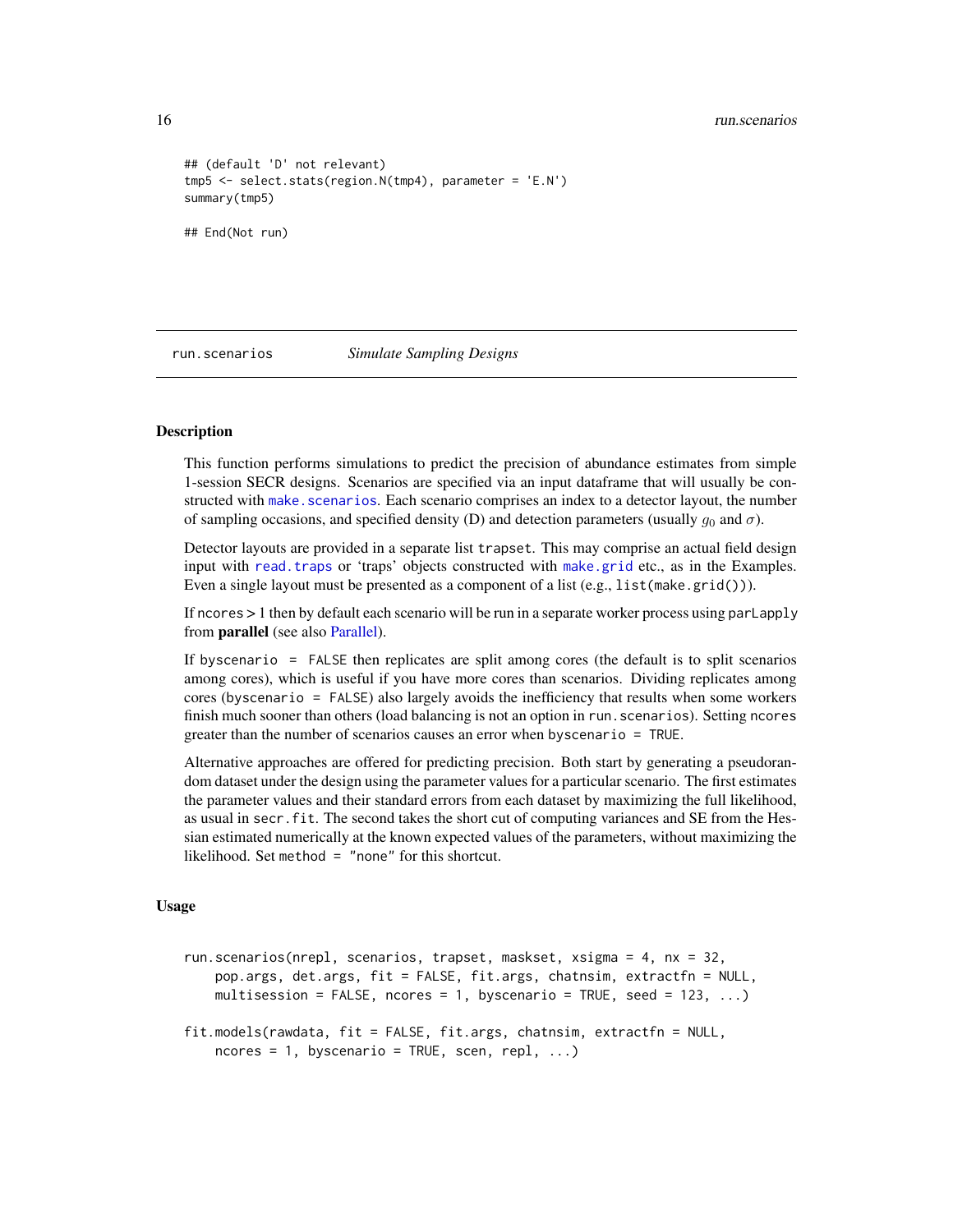#### <span id="page-16-0"></span>run.scenarios and the set of the set of the set of the set of the set of the set of the set of the set of the set of the set of the set of the set of the set of the set of the set of the set of the set of the set of the se

#### **Arguments**

| nrepl        | integer number of replicate simulations                                                                   |
|--------------|-----------------------------------------------------------------------------------------------------------|
| scenarios    | dataframe of simulation scenarios                                                                         |
| trapset      | secr traps object or a list of traps objects                                                              |
| maskset      | secr mask object or a list of mask objects (optional)                                                     |
| xsigma       | numeric buffer width as multiple of sigma (alternative to maskset)                                        |
| nx           | integer number of cells in mask in x direction (alternative to maskset)                                   |
| pop.args     | list of named arguments to sim. popn (optional)                                                           |
| det.args     | list of named arguments to sim. capthist (optional)                                                       |
| fit          | logical; if TRUE a model is fitted with secr. fit, otherwise data are generated<br>but no model is fitted |
| fit.args     | list of named arguments to secr. fit (optional)                                                           |
| chatnsim     | integer number of simulations for overdispersion of mark-resight models                                   |
| extractfn    | function to extract a vector of statistics from secr model                                                |
| multisession | logical; if TRUE groups are treated as additional sessions                                                |
| ncores       | integer number of cores for parallel processing                                                           |
| byscenario   | logical; if TRUE and ncores>1 then scenarios are sent to different cores                                  |
| seed         | integer pseudorandom number seed                                                                          |
| .            | other arguments passed to extractfn                                                                       |
| rawdata      | 'rawdata' object from previous call to run. scenarios                                                     |
| scen         | integer vector of scenario subscripts                                                                     |
| repl         | integer vector of subscripts in range 1:nrepl                                                             |

# Details

Designs are constructed from the trap layouts in trapset, the numbers of grids in ngrid, and the numbers of sampling occasions (secondary sessions) in noccasions. These are *not* crossed: the number of designs is the maximum length of any of these arguments. Any of these arguments whose length is less than the maximum will be replicated to match.

pop.args is used to customize the simulated population distribution. It will usually comprise a single list, but may be a list of lists (one per popindex value in scenarios).

det.args may be used to customize some aspects of the detection modelling in sim.capthist, but not traps, popn, detectpar, detectfn, and noccasions, which are controlled directly by the scenarios. It will usually comprise a single list, but may be a list of lists (one per detindex value in scenarios).

fit.args is used to customize the fitted model; it will usually comprise a single list. If you are interested in precision alone, use fit.args=list(method = 'none') to obtain variance estimates from the hessian evaluated at the parameter estimates. This is much faster than a complete model fit, and usually accurate enough.

If no extractfn is supplied then a default is used - see Examples. Replacement functions should follow this pattern i.e. test for whether the single argument is an secr object, and if not supply a named vector of NA values of the correct length.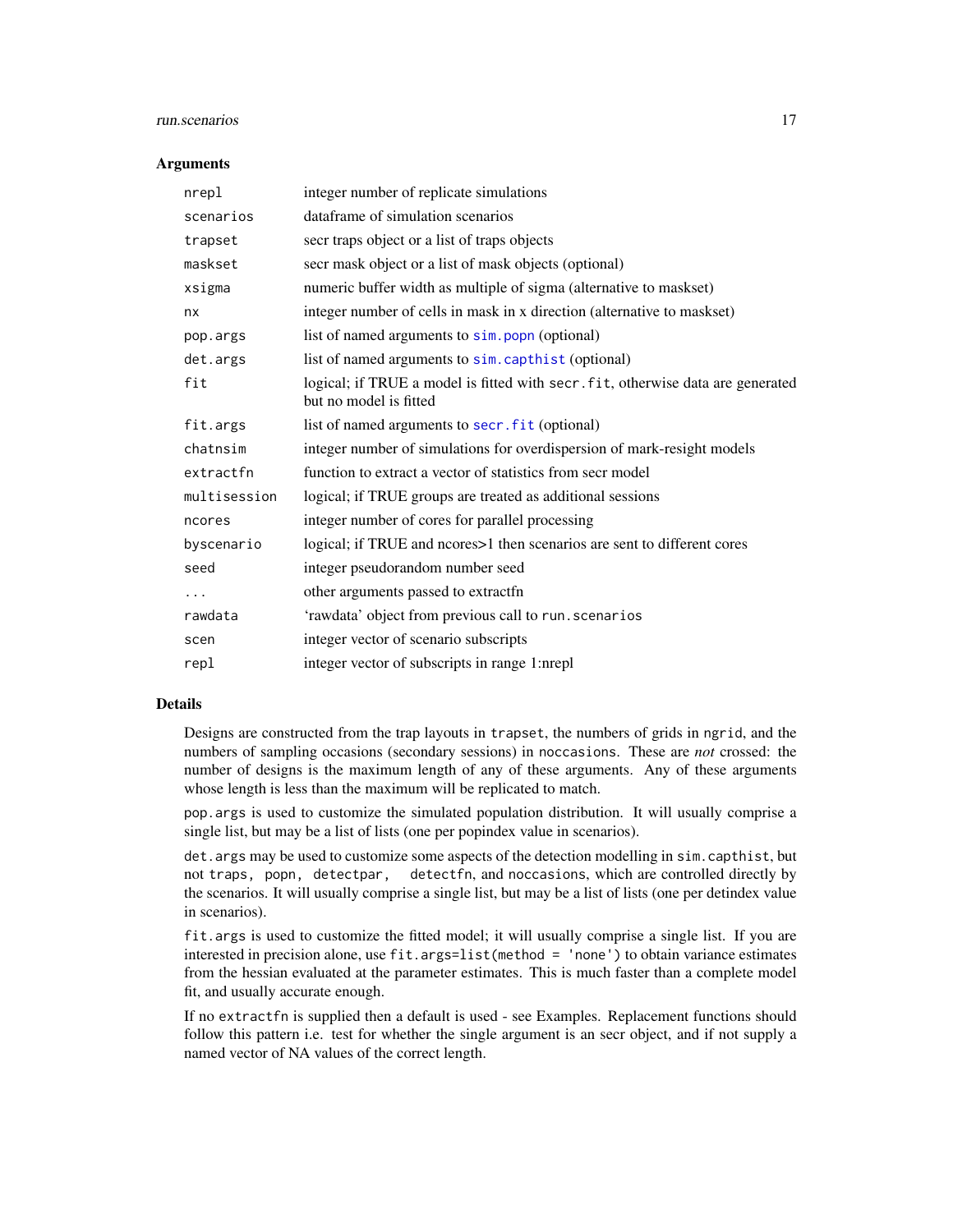<span id="page-17-0"></span>From 2.2.0, two or more rows in scenarios may share the same scenario number. This is used to generate multiple population subclasses (e.g. sexes) differing in density and/or detection parameters. If multisession = TRUE the subclasses become separate sessions in a multi-session capthist object (this may require a custom extractfn). multisession is ignored with a warning if each scenario row has a unique number.

The L'Ecuyer pseudorandom generator is used with a separate random number stream for each core (see [clusterSetRNGStream](#page-0-0)).

A summary method is provided (see [summary.secrdesign](#page-25-2)). It is usually necessary to process the simulation results further with [predict.fittedmodels](#page-13-1) and/or [select.stats](#page-24-1) before summarization.

In fit.models the arguments scen and repl may be used to select a subset of datasets for model fitting.

chatnsim controls an additional quasi-likelihood model step to adjust for overdispersion of sighting counts. No adjustment happens when chatnsim =  $\theta$ ; otherwise abs(chatnsim) gives the number of simulations to perform to estimate overdispersion. If chatnsim < 0 then the quasilikelihood is used only to re-estimate the variance at the previous MLE (method = "none").

### Value

An object of class (x, 'secrdesign', 'list'), where x is one of 'fittedmodels', 'estimatetables', 'selectedstatistics' or 'rawdata', with components

| call       | function call                                            |
|------------|----------------------------------------------------------|
| version    | character string including the software version number   |
| starttime  | character string for date and time of run                |
| proctime   | processor time for simulations, in seconds               |
| scenarios  | dataframe as input                                       |
| trapset    | list of trap layouts as input                            |
| maskset    | list of habitat masks (input or generated)               |
| xsigma     | from input                                               |
| nx         | from input                                               |
| pop.args   | from input                                               |
| det.args   | from input                                               |
| fit        | from input                                               |
| fit.args   | from input                                               |
| extractfn  | function used to extract statistics from each simulation |
| seed       | from input                                               |
| nrepl      | from input                                               |
| output     | list with one component per scenario                     |
| outputtype | character code - see vignette                            |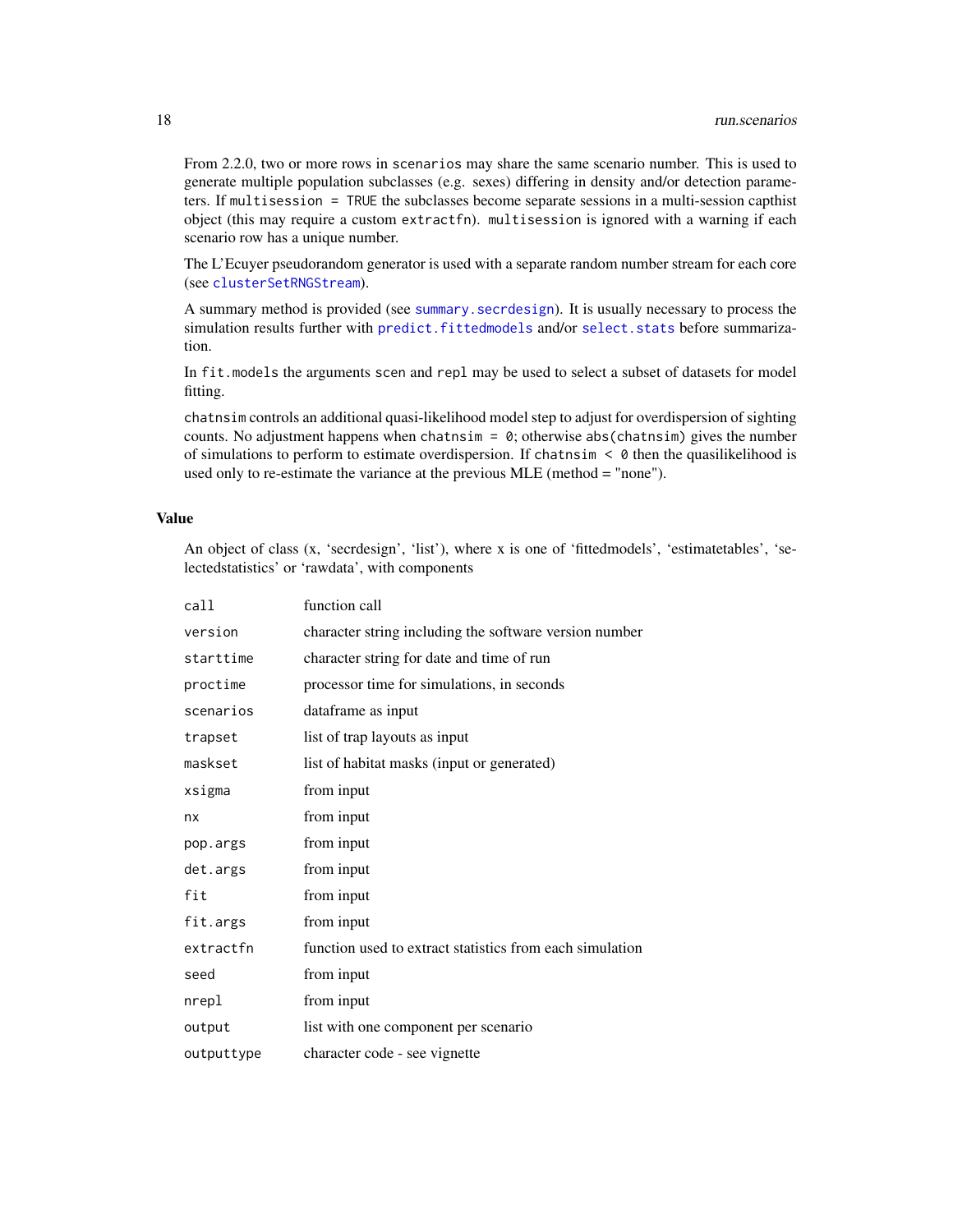#### <span id="page-18-0"></span>run.scenarios and the set of the set of the set of the set of the set of the set of the set of the set of the set of the set of the set of the set of the set of the set of the set of the set of the set of the set of the se

If fit = FALSE and extractfn = identity the result is of class ('rawdata', 'secrdesign', 'list'). This may be used as input to fit.models, which interprets each model specification in fit.args as a new 'sub-scenario' of each input scenario (i.e. all models are fitted to every dataset). The output possibilities are the same as for run. scenarios.

If subclasses have been defined (i.e. scenarios has multiple rows with the same scenario ID), each simulated capthist object has covariates with a character-valued column named "group" ("1", "2" etc.) (there is also a column "sex" generated automatically by sim.popn).

#### Note

 $100$  ha = 1 km<sup> $\lambda$ </sup>2

# **Note**

For ncores > 1 it pays to keep an eye on the processes from the Performance page of Windows Task Manager (<ctrl><alt><del>), or 'top' in linux OS. If you interrupt run.scenarios (<Esc> from Windows) you may occasionally find some processes do not terminate and have to be manually terminated from the Task Manager - they appear as Rscript.exe on the Processes page.

# Author(s)

Murray Efford

#### See Also

```
predict.fittedmodels, scenarioSummary, select.stats, summary.secrdesign, summary.selectedstatistics,
sim.popn, sim.capthist, secr.fit
```
### Examples

```
## Simple example: generate and summarise trapping data
## at two densities and for two levels of sampling frequency
scen1 <- make.scenarios(D = c(5,10), sigma = 25, g0 = 0.2, noccasions =
   c(5,10))
traps1 <- make.grid() ## default 6 x 6 trap grid
tmp1 <- run.scenarios(nrepl = 20, trapset = traps1, scenarios = scen1,
   fit = FALSE)
summary(tmp1)
## Not run:
###########################
## 2-phase example
## first make and save rawdata
scen1 <- make.scenarios(D = c(5, 10), sigma = 25, g0 = 0.2)
traps1 \leq make.grid() ## default 6 x 6 trap grid
tmp1 < -run.scenarios(nrep1 = 20, trapset = traps1, scenarios = scen1,fit = FALSE, extractfn = identity)
```
## review rawdata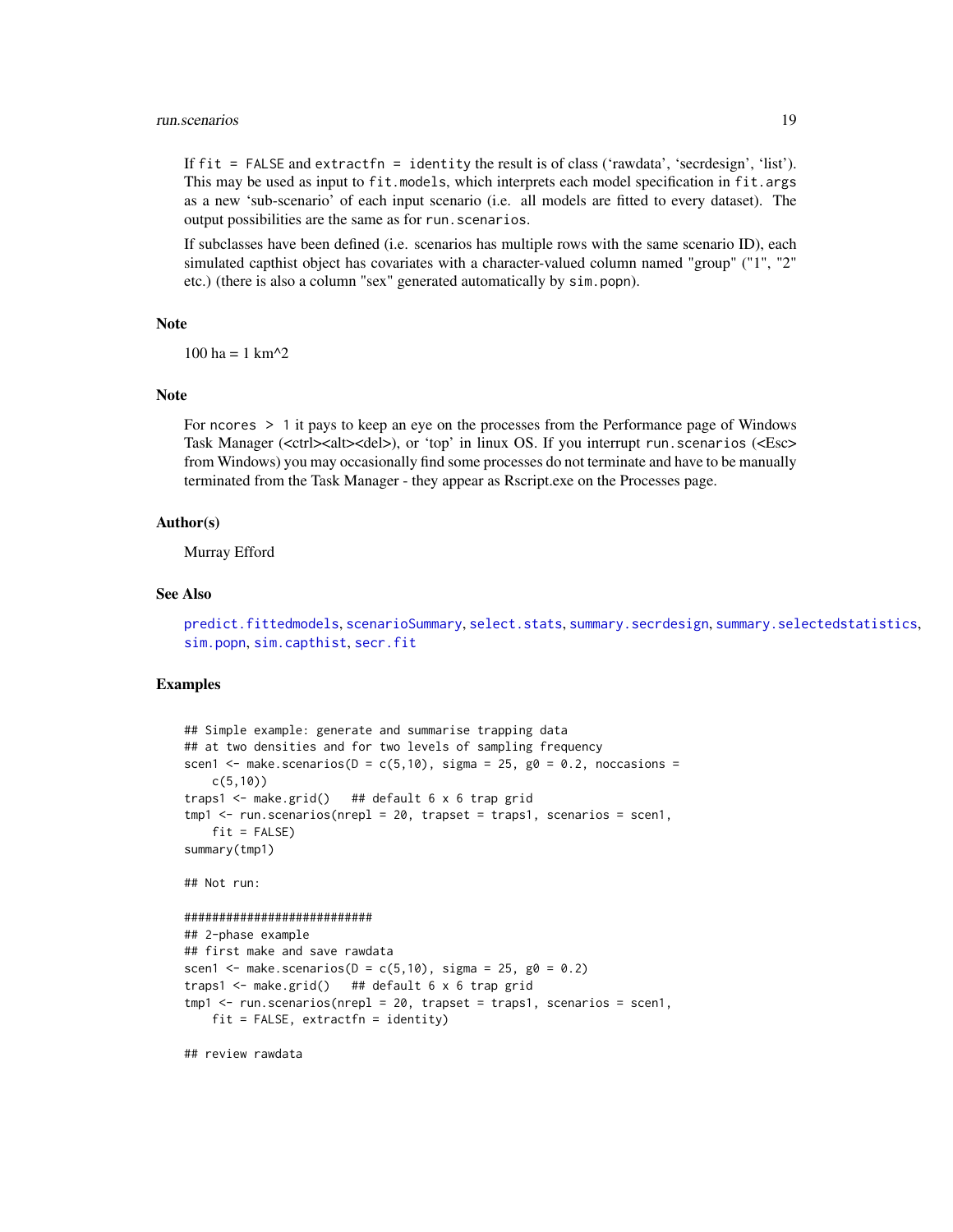```
summary(tmp1)
## then fit and summarise models
tmp2 < - fit.models(tmp1, fit.args = list(list(model = g0~1),list(model = g0~T)), fit = TRUE, ncores = 4)
summary(tmp2)
###########################
## Construct a list of detector arrays
## Each is a set of 5 parallel lines with variable between-line spacing;
## the argument that we want to vary (spacey) follows nx, ny and spacex
## in the argument list of make.grid().
spacey <- seq(2000,5000,500)
names(spacey) <- paste('line', spacey, sep = '.')
trapset \leq lapply(spacey, make.grid, nx = 101, ny = 5, spacex = 1000,
    detector = 'proximity')
## Make corresponding set of masks with constant spacing (1 km)
maskset <- lapply(trapset, make.mask, buffer = 8000, spacing = 1000,
    type = 'trapbuffer')
## Generate scenarios
scen \leq make. scenarios (trapsindex = 1:length(spacey), nrepeats = 8,
   noccasions = 2, D = 0.0002, g0 = c(0.05, 0.1), sigma = 1600, cross = TRUE)
## RSE without fitting model
sim <- run.scenarios (50, scenarios = scen, trapset = trapset, maskset = maskset,
   ncores = 8, fit = TRUE, fit = args = list(method = 'none'), seed = 123)## Extract statistics for predicted density
sim <- select.stats(sim, parameter = 'D')
## Plot to compare line spacing
summ <- summary (sim, type='array', fields = c('mean','lcl','ucl'))$summary
plot(0, 0, type='n', xlim=c(1.500, 5.500), ylim = c(0, 0.36), yax = 'i',xaxs = 'i', xlab = 'Line spacing km', ylab = 'RSE (D)')
xv \leq -\text{seq}(2, 5, 0.5)points(xv, summ$mean[,1,'RSE'], type='b', pch=1)
points(xv, summ$mean[,2,'RSE'], type='b', pch=16)
segments(xv, summ$lcl[,1,'RSE'], xv, summ$ucl[,1,'RSE'])
segments(xv, summ$lcl[,2,'RSE'], xv, summ$ucl[,2,'RSE'])
legend(4,0.345, pch=c(1,16), title = 'Baseline detection',
    legend = c('g0 = 0.05', 'g0 = 0.1'))## End(Not run)
```
<span id="page-19-1"></span>saturation *Detector saturation*

<span id="page-19-0"></span>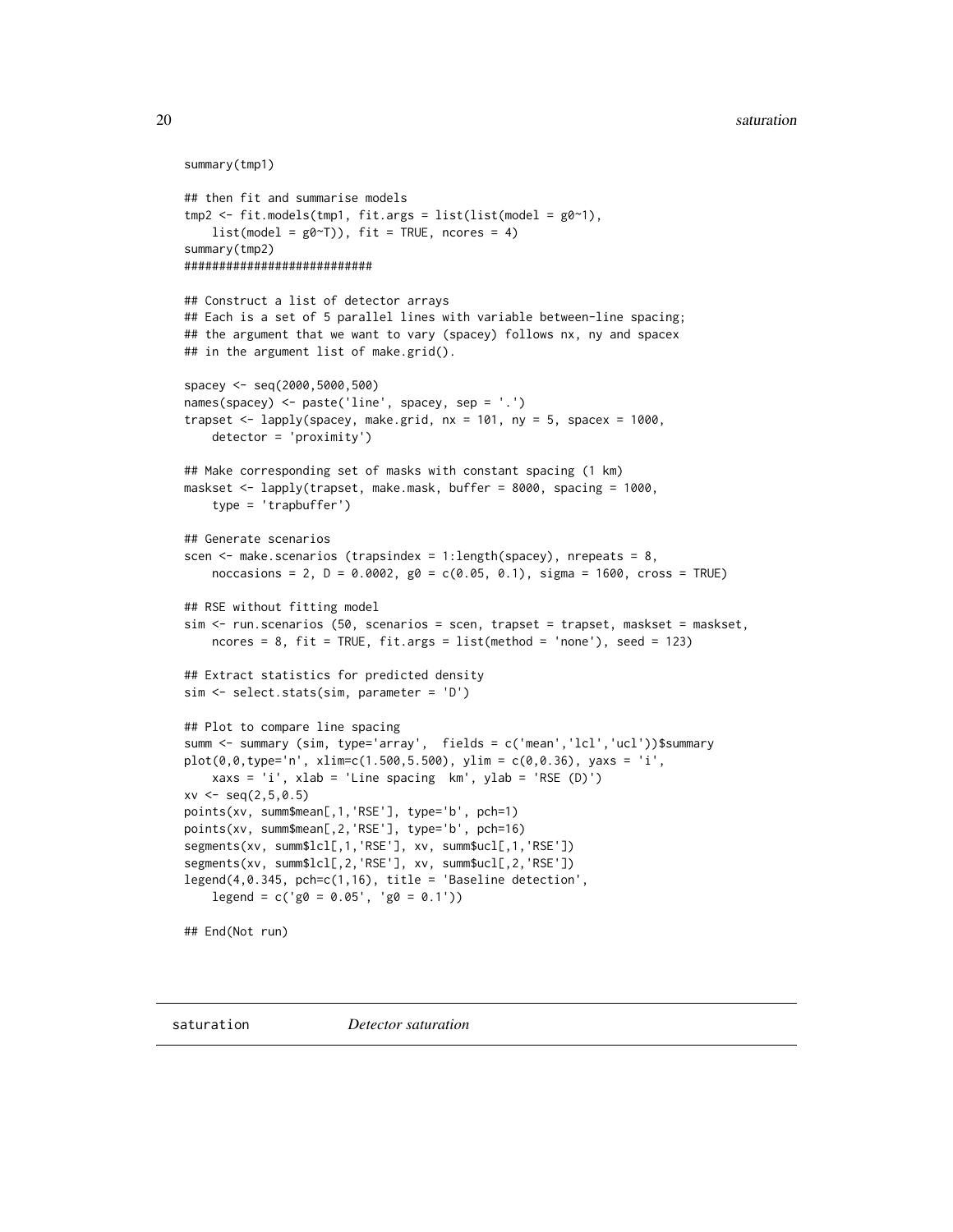#### <span id="page-20-0"></span>saturation 21

#### Description

Computes the expected proportion of successful detectors (i.e., 'trap success'). The calculation does not allow for local variation in realised density (number of animals centred near each detector) and the predictions are therefore slightly higher than simulations with Poisson local density. The discrepancy is typically less than 1%.

# Usage

```
saturation(traps, mask, detectpar, detectfn =
   c("HHN", "HHR", "HEX", "HAN", "HCG", 'HN', 'HR', 'EX'),
   D, plt = FALSE, add = FALSE, ...)
```
# Arguments

| traps     | secr traps object                                                                   |
|-----------|-------------------------------------------------------------------------------------|
| mask      | secr mask object                                                                    |
| detectpar | a named list giving a value for each parameter of detection function                |
| detectfn  | integer code or character string for shape of detection function – see detectfn     |
| D         | population density animals / hectare; may be scalar or vector of length nrow (mask) |
| plt       | logical; if TRUE then a colour plot is produced                                     |
| add       | logical; if TRUE any plot is added to the existing plot                             |
| $\cdot$   | other arguments passed to plot.mask when plt = TRUE                                 |

# Details

The calculation is based on an additive hazard model. If detectfn is not a hazard function ('HHN', 'HEX', 'HHR', 'HAN' and 'HCG') then an attempt is made to approximate one of the hazard functions (HN -> HHN, HR -> HHR, EX -> HEX). The default is 'HHN'.

Computation is not possible for single-catch traps.

An empirical estimate of saturation is the total number of detectors visited divided by the total number of detectors used. These are outputs from the summary method for capthist objects. See Examples.

#### Value

A list with components

| bydetector | expected saturation for each detector |
|------------|---------------------------------------|
| mean       | average over detectors                |

The list is returned invisibly if plt = TRUE.

#### See Also

[Enrm](#page-5-1)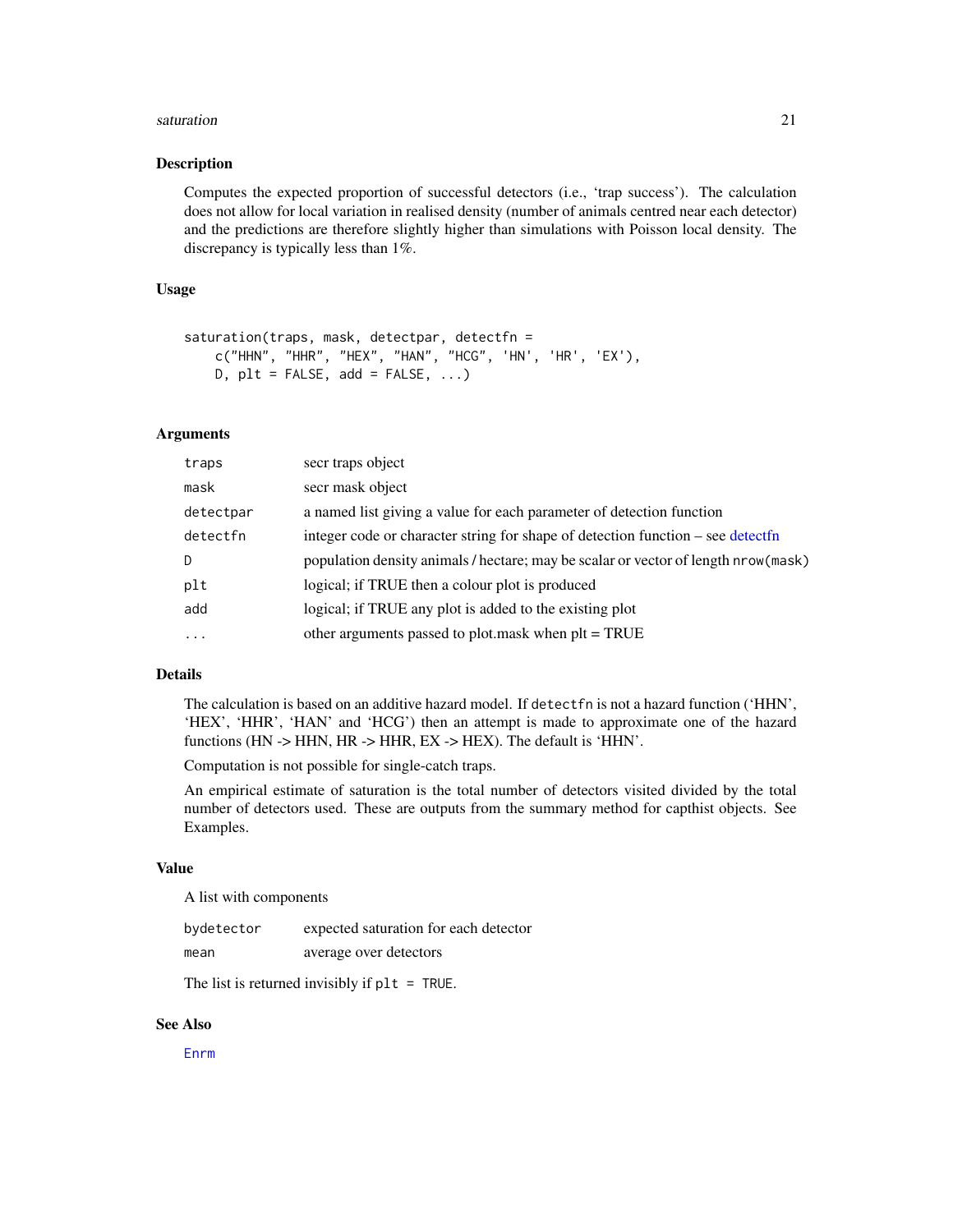# Examples

```
tr <- traps(captdata)
detector(tr) <- 'multi'
mask <- make.mask(tr, buffer = 100)
saturation(tr, mask, detectpar = list(lambda@ = 0.27, sigma = 29),
    detectfn = 'HHN', D = 5.5, plt = TRUE)
plotMaskEdge(as.mask(tr), add = TRUE) ## boundary line
# empirical - useful for extractfn argument of secrdesign::run.scenarios
satfn \leq function(CH) {
    sumCH <- summary(CH)$counts
    sumCH['detectors visited', 'Total'] / sumCH['detectors used', 'Total']
}
satfn(captdata)
```
<span id="page-21-1"></span>scenariosFromStatistics

# *Make Scenarios to Match Capture Statistics*

# Description

The [make.scenarios](#page-8-1) function requires prior knowledge of population density and the intercept of the detection function (g0). This function provides an alternative mechanism for generating scenarios from a value of sigma and target values for the numbers of individuals n and recaptures r. Only a halfnormal detection function is supported (probability, not hazard), and many options in make. scenarios have yet to be implemented. Only a single detector layout and single mask may be specified.

# Usage

```
scenariosFromStatistics(sigma, noccasions, traps, mask, nval, rval,
g0.int = c(0.001, 0.999))
```
# Arguments

| sigma      | numeric vector of one or more values for sigma             |
|------------|------------------------------------------------------------|
| noccasions | integer vector of number of sampling occasions             |
| traps      | traps object                                               |
| mask       | mask object                                                |
| nval       | integer vector of values of n                              |
| rval       | integer vector of values of r                              |
| g0.int     | numeric vector defining the interval to be searched for g0 |

<span id="page-21-0"></span>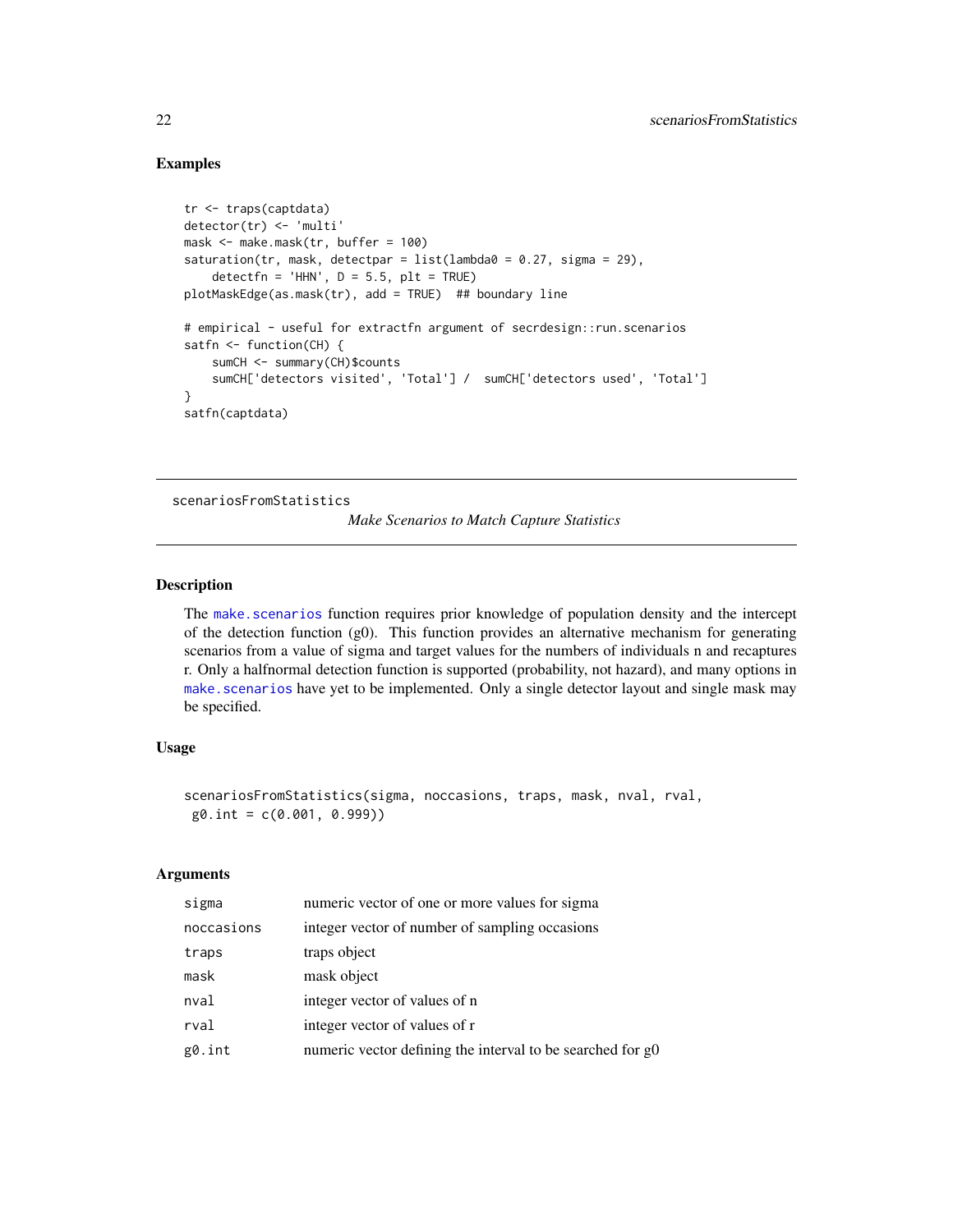# <span id="page-22-0"></span>Details

The algorithm is based on R code in Appendix B of Efford, Dawson and Borchers (2009).

#### Value

A scenario dataframe with one row for each combination of sigma, noccasions, nval and rval.

# References

Efford, M. G., Dawson, D. K. and Borchers, D. L. (2009) Population density estimated from locations of individuals on a passive detector array. *Ecology* 90, 2676–2682.

#### See Also

[make.scenarios](#page-8-1)

# Examples

```
grid36 <- make.grid(nx = 6, ny = 6, spacing = 200)
mask <- make.mask(grid36, buffer = 2000)
scen <- scenariosFromStatistics (sigma = c(200,400), noccasions = 44,
   traps = grid36, mask = mask, nval = 14, rval = 34)
sim < run.scenarios(scen, nrepl = 5, traps = grid36, mask = mask)
summary(sim)
```
<span id="page-22-1"></span>

| scenarioSummary | <b>Summary of Scenarios</b> |
|-----------------|-----------------------------|
|-----------------|-----------------------------|

# Description

Compute various deterministic summaries for scenarios generated by make.scenarios

#### Usage

scenarioSummary(scenarios, trapset, maskset, xsigma =  $4$ , nx =  $64$ , CF =  $1.0$ , costing =  $FALSE, ..., nores = 1)$ 

# Arguments

| scenarios | dataframe of simulation scenarios                                  |
|-----------|--------------------------------------------------------------------|
| trapset   | secr traps object or a list of traps objects                       |
| maskset   | secr mask object or a list of mask objects (optional)              |
| xsigma    | numeric buffer width as multiple of sigma (alternative to maskset) |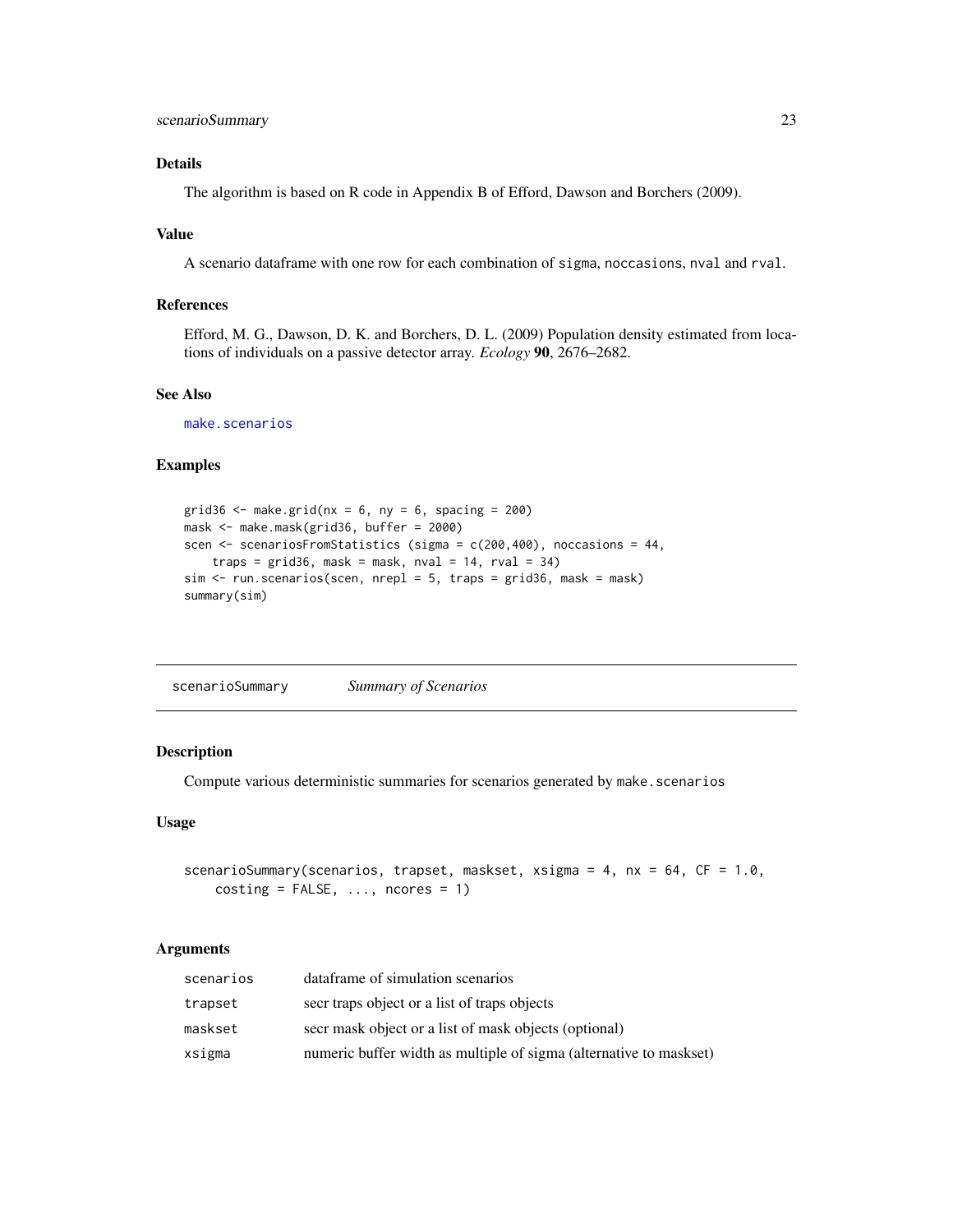<span id="page-23-0"></span>

| nx      | integer number of cells in mask in x direction (alternative to maskset) |
|---------|-------------------------------------------------------------------------|
| СF      | numeric correction factor for rule-of-thumb RSE (see minnrRSE)          |
| costing | logical; if TRUE then costings will be appended                         |
| .       | arguments passed to costing                                             |
| ncores  | integer number of cores for parallel processing                         |

# Details

Not all scenarios from make.scenarios() are suitable. Grouped (multi-line) scenarios are excluded. Hazard detection functions are preferred ('HHN', 'HHR', 'HEX', 'HAN', 'HCG'). 'HN', 'HR' and 'EX' are converted approximately to 'HHN', 'HHR' and 'HEX' respectively, with a warning; other functions are rejected.

CF may be a vector of values that is recycled across the components of trapset.

The approximate RSE(D-hat) is rotRSE = CF/ sqrt( $min(E(n), E(r))$ ). This assumes n is Poissondistributed. For binomial n an ad hoc adjustment is rotRSEB = sqrt(rotRSE^2 - 1 / (D x A)) where A is the mask area.

The . . . argument is for inputs to [costing](#page-2-1), including unitcost (required) and routelength (optional).

# Value

A dataframe including the first 8 columns from scenarios and the computed columns –

| En         | expected number of individuals                                                                               |
|------------|--------------------------------------------------------------------------------------------------------------|
| Er         | expected number of recaptures                                                                                |
| Em         | expected number of movement recaptures                                                                       |
| esa        | effective sampling area (ha)                                                                                 |
| CF         | rule-of-thumb correction factor                                                                              |
| rotRSE     | rule-of-thumb relative standard error of density estimate                                                    |
| rotRSEB    | rotRSE with adjustment for fixed N in region defined by mask (i.e. Binomial $n$<br>rather than Poisson $n$ ) |
| arrayN     | number of detectors in each array                                                                            |
| arrayspace | array spacing in sigma units                                                                                 |
| arrayspan  | largest dimension of array in sigma units                                                                    |
| saturation | expected proportion of detectors at which detection occurs (trap success)                                    |
| travel     | travel cost                                                                                                  |
| arrays     | cost of each repeated array                                                                                  |
| detectors  | fixed cost per detector                                                                                      |
| visits     | cost per detector per visit                                                                                  |
| detections | cost per detection                                                                                           |
| totalcost  | summed costs                                                                                                 |
|            |                                                                                                              |

Costings (the last 6 columns) are omitted if costing = FALSE.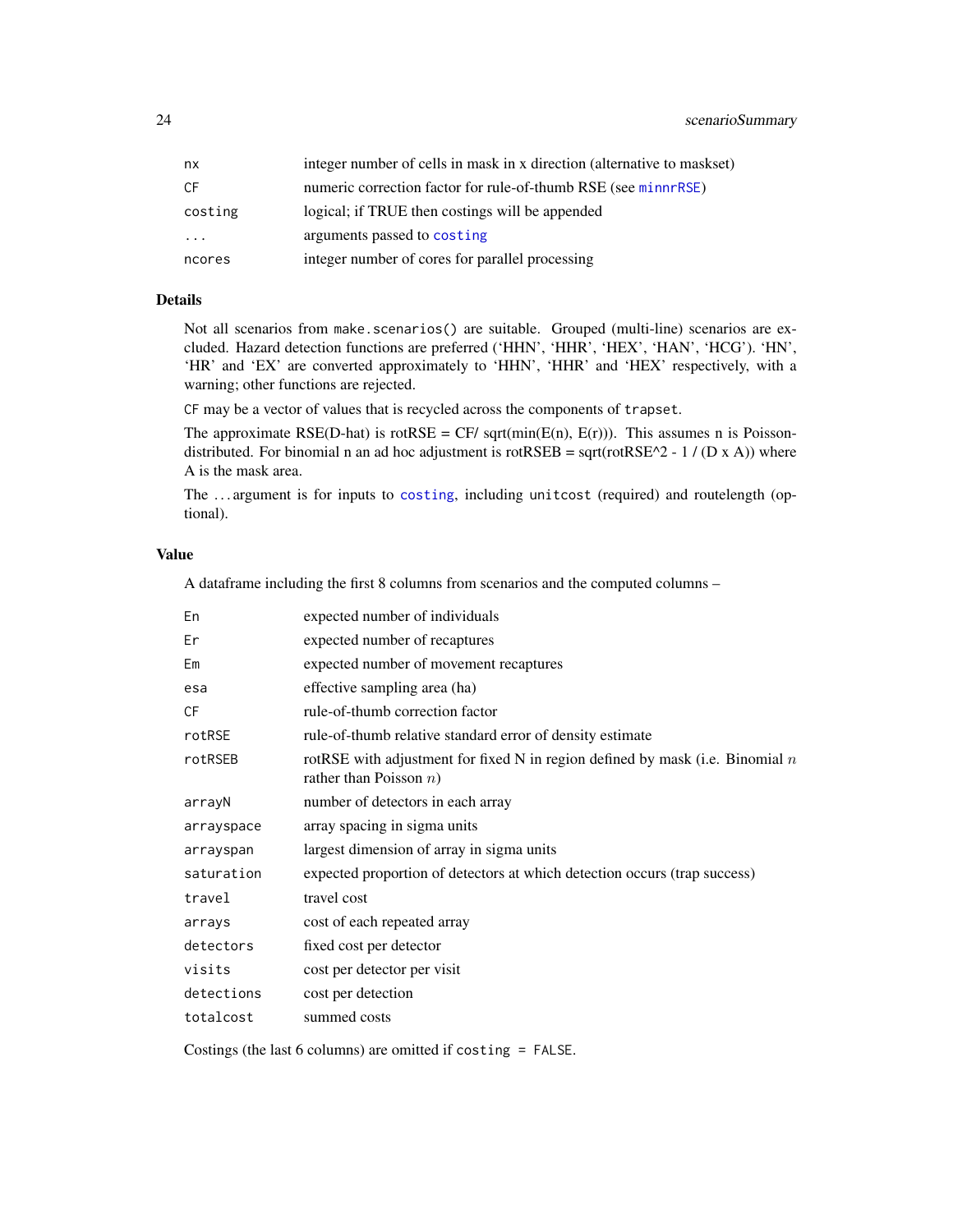#### <span id="page-24-0"></span>select.stats 25

#### See Also

[make.scenarios](#page-8-1), [Enrm](#page-5-1), [costing](#page-2-1), [minnrRSE](#page-5-1)

#### Examples

```
scen \le make.scenarios(D = c(5, 10), sigma = 25, lambda0 = 0.2, detectfn = 'HHN')
grid \leftarrow make.grid(6,6, detector = 'multi')scenarioSummary(scen, list(grid), costing = TRUE, unitcost = list(perkm = 10))
```
<span id="page-24-1"></span>

select.stats *Select Statistics to Summarize*

# <span id="page-24-2"></span>Description

When the results of each simulation with run.scenarios are saved as a dataframe (e.g. from predict()) it is necessary to select estimates of just one parameter for numerical summarization. This does the job. find.param is a helper function to quickly display the parameters available for summarisation.

# Usage

```
select.stats(object, parameter = "D", statistics, true)
find.param(object)
find.stats(object)
```
#### Arguments

| object     | 'estimatetables' object from run. scenarios                    |
|------------|----------------------------------------------------------------|
| parameter  | character name of parameter to extract                         |
| statistics | character vector of statistic names                            |
| true       | numeric vector of "true" values of parameter, one per scenario |

#### Details

select.stats is used to select a particular vector of numeric values for summarization. The 'parameter' argument indexes a row in the data.frame for one replicate (i.e., one 'real' parameter). Each 'statistic' is either a column in that data.frame or a statistic derived from a column.

If statistics is not specified, the default is to use all numeric columns in the input (i.e., c('estimate', 'SE.estimate', 'lcl', 'ucl') for predict and c('beta', 'SE.beta', 'lcl', 'ucl') for coef).

statistics may include any of 'estimate', 'SE.estimate', 'lcl', 'ucl', 'true', 'RB', 'RSE', 'COV' and 'ERR' (for outputtype 'coef' use 'beta' and 'SE.beta' instead of 'estimate and 'SE.estimate'). 'true' refers to the known parameter value used to generate the data.

The computed statistics are: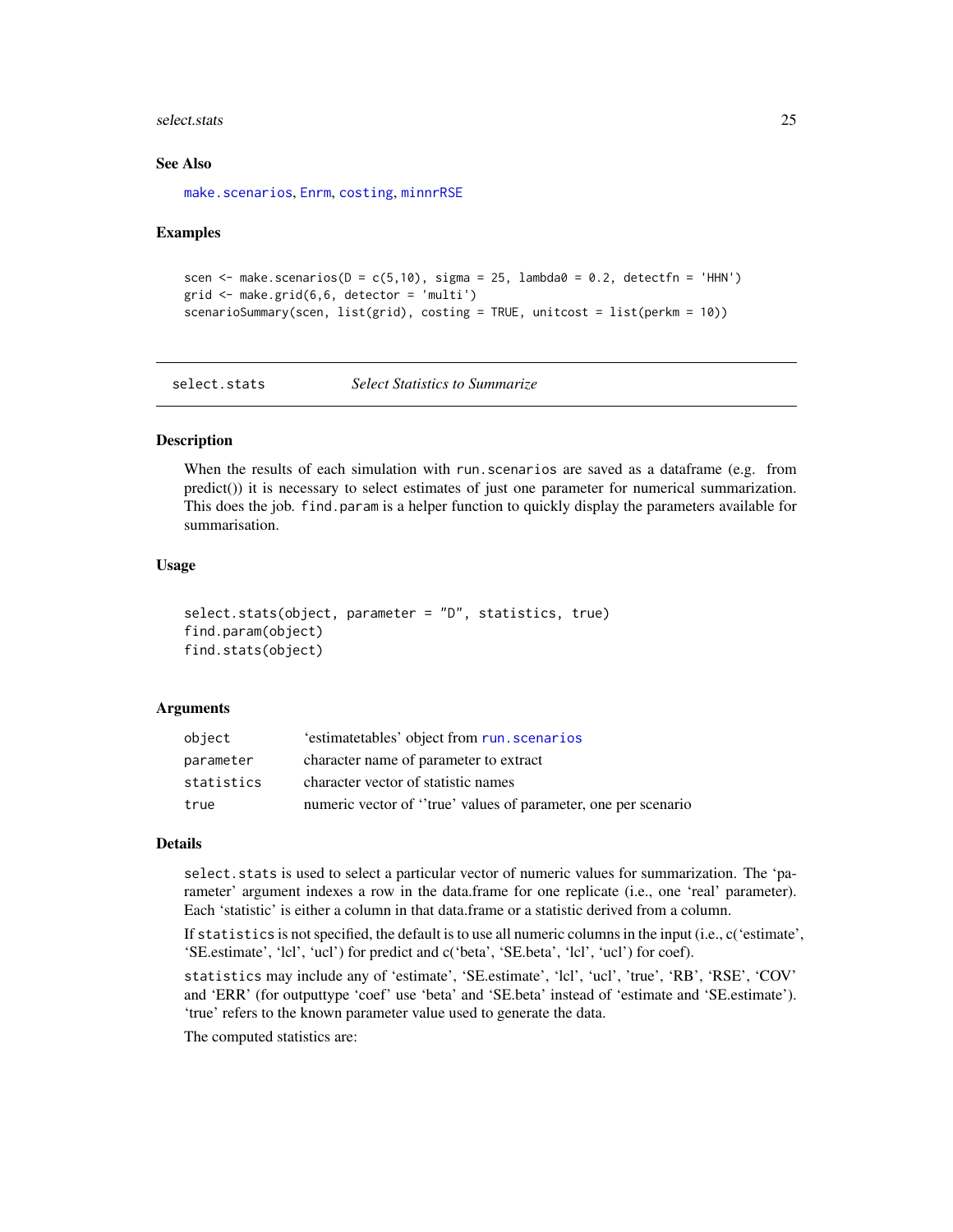<span id="page-25-0"></span>

| Statistic  | <b>Name</b>        | Value                                   |
|------------|--------------------|-----------------------------------------|
| <b>RB</b>  | Relative bias      | (estimate - true) / true                |
| <b>RSE</b> | <b>Relative SE</b> | SE estimate / estimate                  |
| ERR        | Absolute deviation | abs(estimate - true)                    |
| <b>COV</b> | Coverage           | (estimate $>$ lcl) & (estimate $<$ ucl) |
|            |                    |                                         |

'RB', 'COV' and 'ERR' relate an estimate to the known (true) value of the parameter in object\$scenarios. They are computed only when a model has been fitted without method = 'none'.

 $'COV'$  remains binary  $(0/1)$  in the output from select. stats; the result of interest is the mean of this statistic across replicates (see [summary.secrdesign](#page-25-2)). Similarly, 'ERR' is used with field 'rms' in summary. secrdesign to compute the root-mean-squared-error RMSE.

find.param and find.stats may be used to 'peek' at objects of class 'estimatetables' and 'selectedstatistics' respectively to recall the available parameter estimates or 'statistics'.

An attempt is made to extract true automatically if it is not provided. This does not always work (e.g. with extractfn region.N, region differing from the mask, and a heterogeneous density model). Check this by including "true" as a statistic to summarise (see Examples).

# Value

For select.stats, an object with class c('selectedstatistics', 'secrdesign', 'list') suitable for numerical summarization with [summary.selectedstatistics](#page-25-1). The value of 'parameter' is stored as an attribute.

For find.param, a character vector of the names of parameters with estimates in object.

### See Also

[run.scenarios](#page-15-1), [validate](#page-28-1)

# **Examples**

```
## using nrepl = 2 just for checking
scen1 <- make.scenarios(D = c(5, 10), sigma = 25, g0 = 0.2)
traps1 <- make.grid()
tmp1 < -run.scenarios(nrepl = 2, trapset = traps1, scenarios = scen1,fit = TRUE, extractfn = secr::trim)
tmp2 <- predict(tmp1)
tmp3 <- select.stats(tmp2, 'D', c('estimate','true','RB','RSE','COV'))
summary(tmp3)
```
<span id="page-25-2"></span>summary.secrdesign *Generic Methods for secrdesign Objects*

#### <span id="page-25-1"></span>**Description**

Methods to summarize simulated datasets.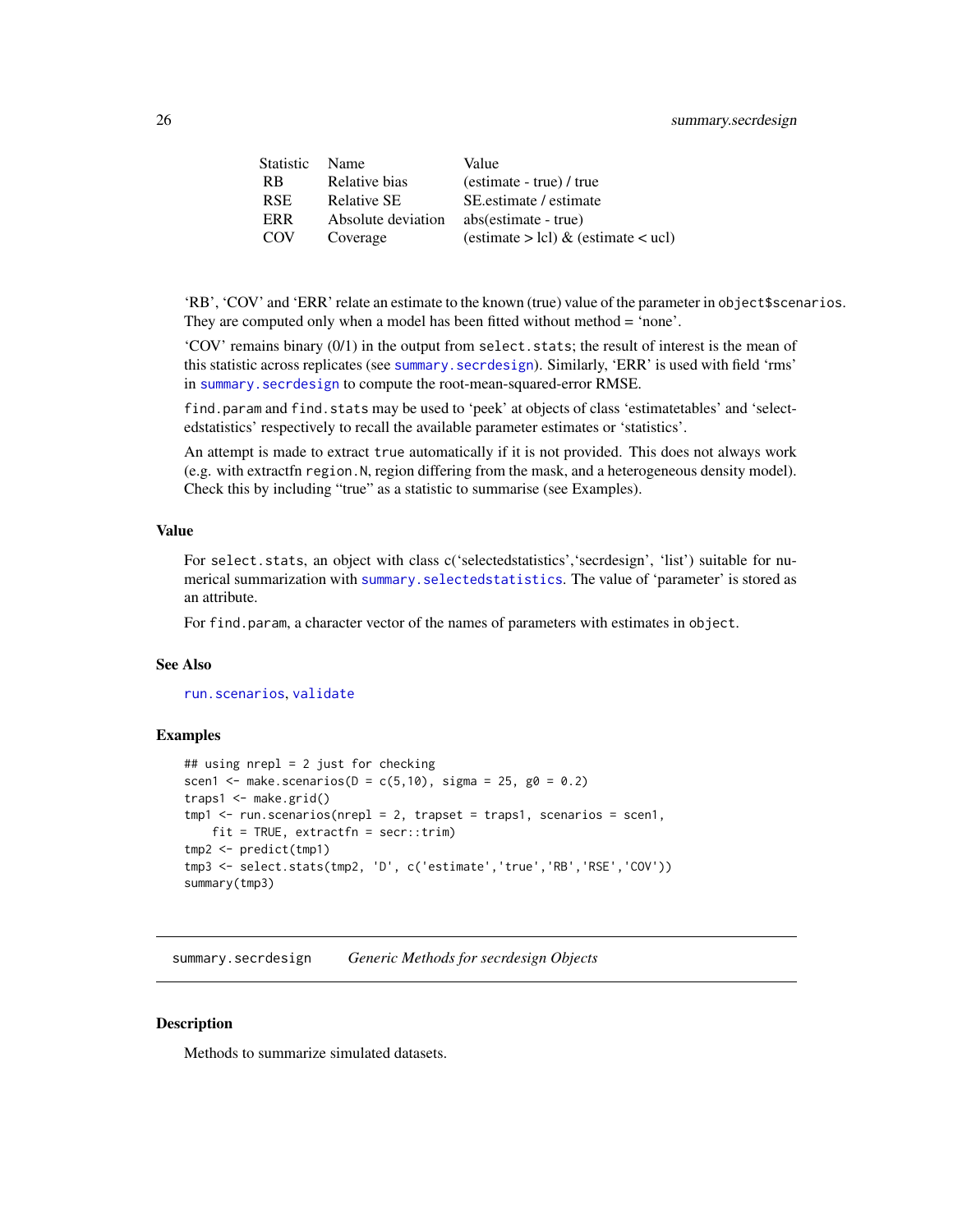# <span id="page-26-0"></span>summary.secrdesign 27

# Usage

```
## S3 method for class 'secrdesign'
summary(object, ...)
## S3 method for class 'rawdata'
summary(object, ...)
## S3 method for class 'estimatetables'
summary(object, ...)
## S3 method for class 'selectedstatistics'
summary(object, fields = c('n', 'mean',
'se'), dec = 5, alpha = 0.05, type = c('list', 'dataframe', 'array'), ...)## S3 method for class 'selectedstatistics'
plot(x, scenarios, statistic, type =
c('hist', 'CI'), refline, xlab = NULL, ...)
```
header(object)

# Arguments

| object of class simulations from run. scenarios                                             |
|---------------------------------------------------------------------------------------------|
| number of decimal places in output                                                          |
| character vector; names of required summary statistics (see Details)                        |
| alpha level for confidence intervals and quantiles                                          |
| character code for type of output (see Details)                                             |
| other arguments – not currently used by summary but passed to hist by the plot<br>method    |
| object of class 'selected statistics' from run. scenarios                                   |
| integer indices of scenarios to plot (all plotted if not specified)                         |
| integer or character indices if the statistics in x for which histograms are re-<br>quested |
| logical; if TRUE a reference line is plotted at the true value of a parameter               |
| character; optional label for x-axis                                                        |
|                                                                                             |

# Details

If object inherits from 'selectedstatistics' then the numeric results from replicate simulations are summarized using the chosen 'fields' (by default, the number of non-missing values, mean and standard error), along with header information describing the simulations. Otherwise the header alone is returned.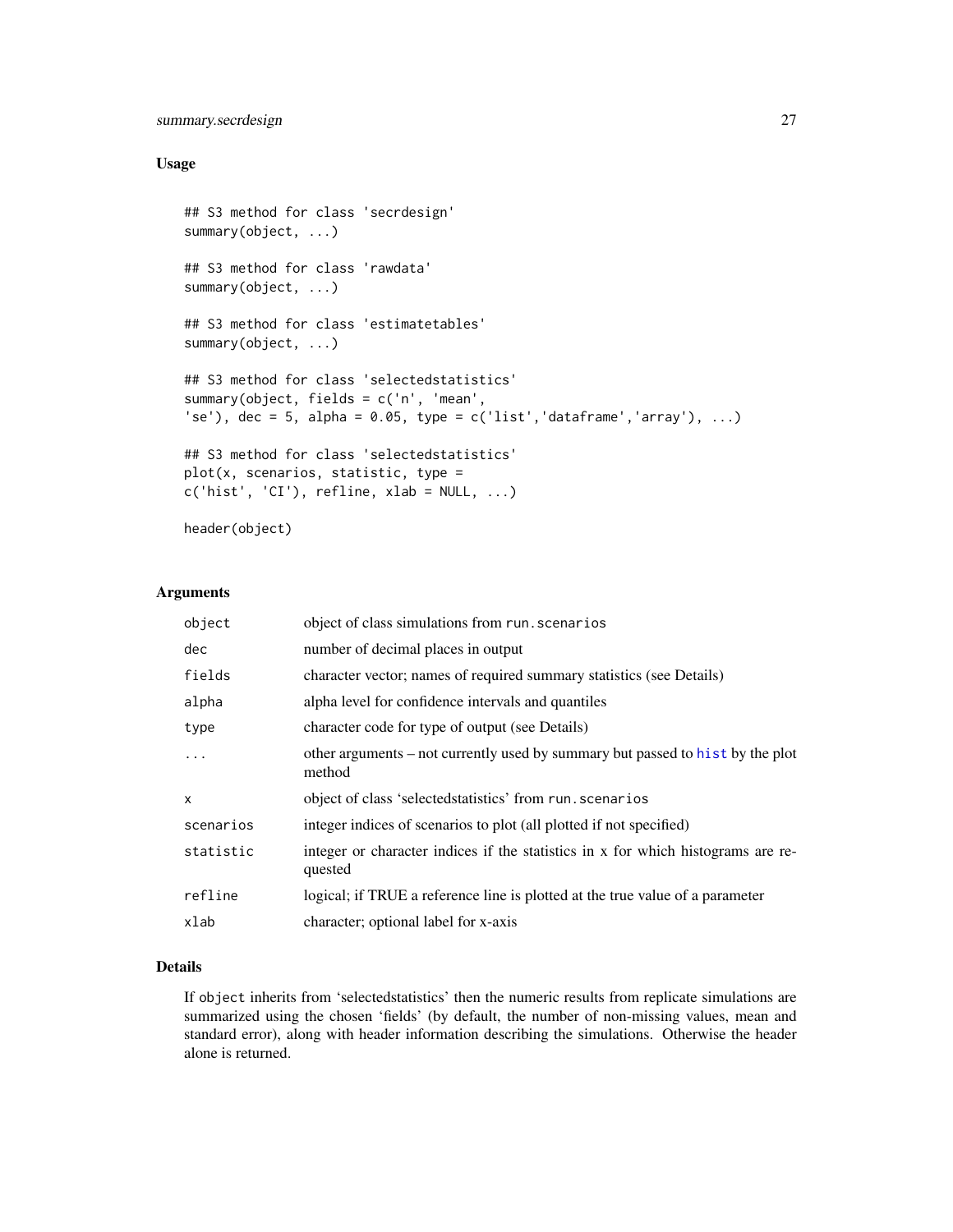fields is a vector of any selection from c('n', 'mean', 'sd', 'se', 'min', 'max', 'lcl', 'ucl', 'median', 'q', 'rms'), or the character value 'all'.

Field 'q' provides 1000 alpha/2 and 1000[1 - alpha/2] quantiles qxxx and qyyy.

'lcl' and 'ucl' refer to the upper and lower limits of a 100(1 - alpha)% confidence interval for the statistic, across replicates.

'rms' gives the root-mean-square of the statistic - most useful for the statistic 'ERR' (see [select.stats](#page-24-1)) when it represents the overall accuracy or RMSE.

The plot method plots either (i) histograms of the selected statistics (type  $=$  'hist') or (ii) the estimate and confidence interval for each replicate (type =  $^{\circ}$ CI'). The default for type =  $^{\circ}$ hist' is to plot the first statistic - this is usually 'n' (number of detected animals) when fit = FALSE, and 'estimate' (parameter estimate) when  $fit = TRUE$ . If length(statistic) > 1 then more than one plot will be produced, so a multi-column or multi-row layout should be prepared with par arguments 'mfcol' or 'mfrow'.

For type = 'CI' the statistics must include 'estimate', 'lcl' and 'ucl' (or 'beta', 'lcl' and 'ucl' if  $outputtype = 'coef'.$ 

#### Value

List with components 'header'

| call      | original function call                                             |
|-----------|--------------------------------------------------------------------|
| starttime | from object                                                        |
| proctime  | from object                                                        |
| constants | small dataframe with values of non-varying inputs                  |
| varying   | small dataframe with values of varying inputs                      |
| fit.args  | small data frame with values arguments for secrifict, if specified |

and 'OUTPUT', a list with one component for each field. Each component may be a list or an array.

# See Also

[run.scenarios](#page-15-1), [make.array](#page-7-1), [select.stats](#page-24-1) [validate](#page-28-1)

#### Examples

```
## collect raw counts
scen1 <- make.scenarios(D = c(5,10), sigma = 25, g0 = 0.2)
traps1 <- make.grid()
tmp1 < - run.scanarios(nrep1 = 50, trapset = traps1, scenarios = scen1,fit = FALSE)
opar \leq par(mfrow=c(2,3))
plot(tmp1, statistic = 1:3)par(opar)
summary(tmp1)
```
<span id="page-27-0"></span>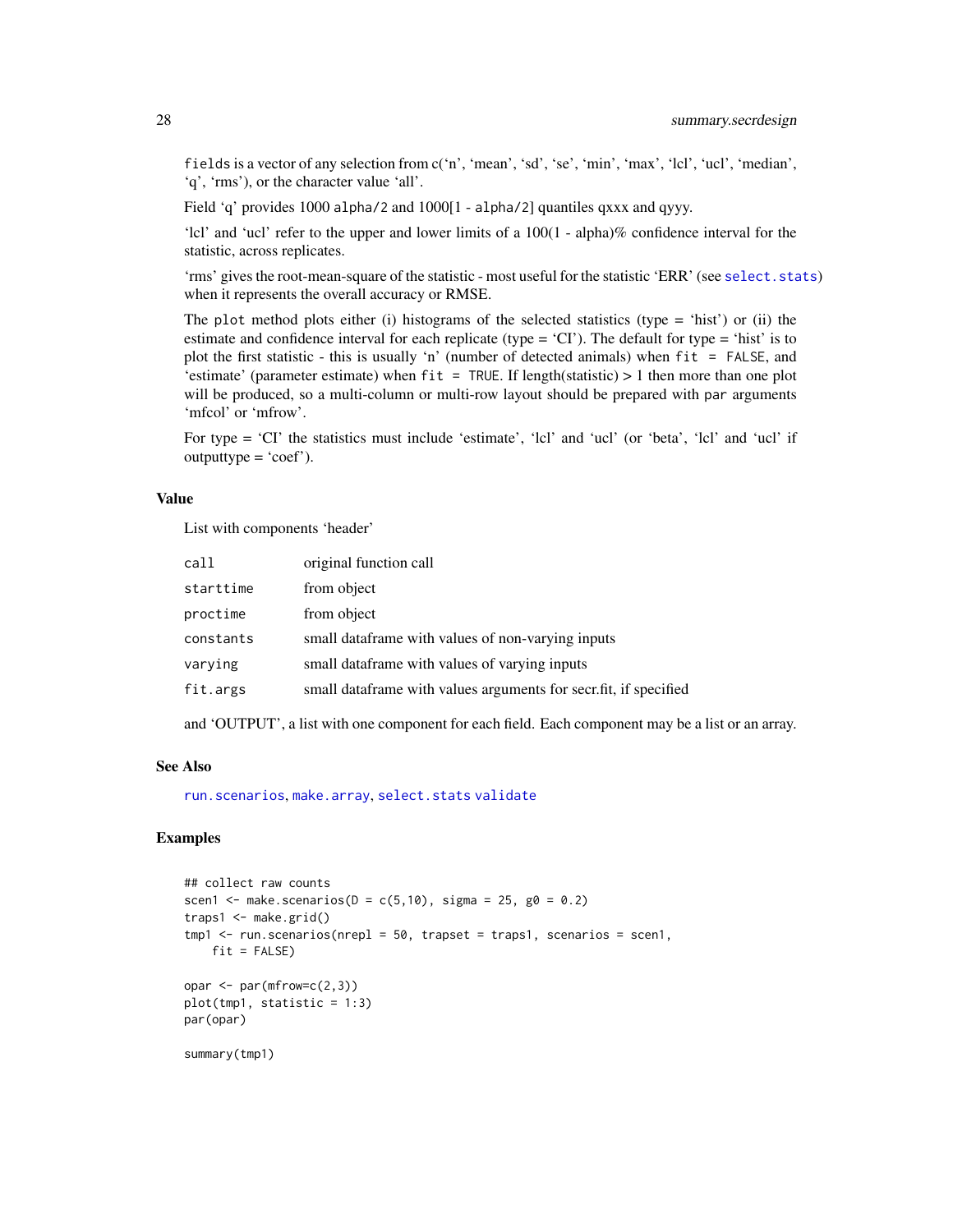#### <span id="page-28-0"></span>validate 29

```
summary(tmp1, field=c('q025', 'median', 'q975'))
```
<span id="page-28-1"></span>validate *Reject Implausible Statistics*

#### Description

Simulation output may contain rogue values due to idiosyncracies of model fitting. For example, nonidentifiability due to inadequate data can result in spurious extreme 'estimates' of the sampling variance. Undue influence of rogue replicates can be reduced by using the median as a summary field rather than the mean. This function is another way to deal with the problem, by setting to NA selected statistics from replicates for which some 'test' statistic is out-of-range.

### Usage

validate(x, test, validrange =  $c(0, \text{Inf})$ , targets = test, quietly = FALSE)

# Arguments

| X          | object that inherits from 'selected statistics'                                                            |
|------------|------------------------------------------------------------------------------------------------------------|
| test       | character; name of statistic to check                                                                      |
| validrange | numeric vector comprising the minimum and maximum permitted values of<br>'test', or a matrix (see details) |
| targets    | character vector with names of one or more statistics to set to missing (NA)<br>when test is out-of-range. |
| quietly    | logical; if TRUE messages are suppressed                                                                   |

### Details

Values of 'test' and 'targets' should be columns in each component 'replicate x statistic' matrix (i.e., scenario) of x\$output. You can check for these with [find.stats](#page-24-2).

If validrange is a matrix its first and second columns are interpreted as scenario-specific bounds (minima and maxima), and the number of rows must match the number of scenarios.

If all non-missing values of 'test' are in the valid range, the effect is to force the target statistics to NA wherever 'test' is NA.

The default is to change only the test field itself. If the value of 'test' does not appear in 'targets' then the test field is unchanged.

If targets = "all" then all columns are set to NA when the test fails.

#### Value

An object of class c('selectedstatistics', secrdesign', 'list') with the same structure and header information as the input, but possibly with some values in the 'output' component converted to NA.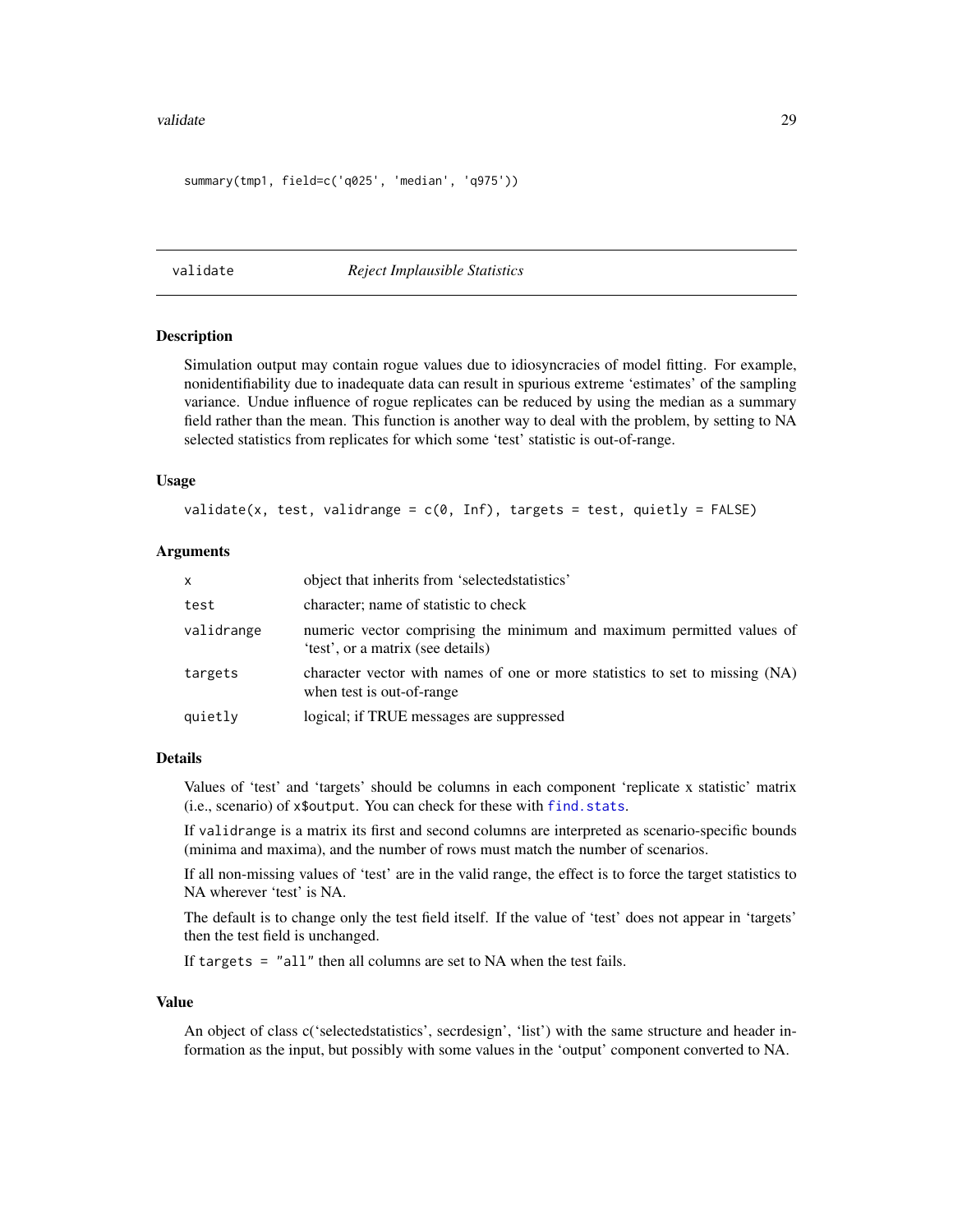# <span id="page-29-0"></span>See Also

[select.stats](#page-24-1), [find.stats](#page-24-2)

#### Examples

```
## Not run:
## generate some data
scen1 <- make.scenarios(D = c(5,10), sigma = 25, g0 = 0.2)
traps1 <- make.grid()
tmp1 < -run.scenarios(nrep1 = 5, trapset = traps1, scenarios = scen1,fit = TRUE, extractfn = trim)
tmp2 <- predict(tmp1)
tmp3 <- select.stats(tmp2, 'D', c('estimate','RB','RSE','COV'))
## just for demonstration --
## apply scenario-specific +/- 20% bounds for estimated density
## set RB, RSE and COV to NA when estimate is outside this range
permitted <- outer(tmp3$scenarios$D, c(0.8,1.2))
permitted ## a 2 x 2 matrix
tmp4 <- validate(tmp3, 'estimate', permitted, c('RB', 'RSE','COV'))
## what have we done?!
tmp4$output
summary(tmp4)
```
## End(Not run)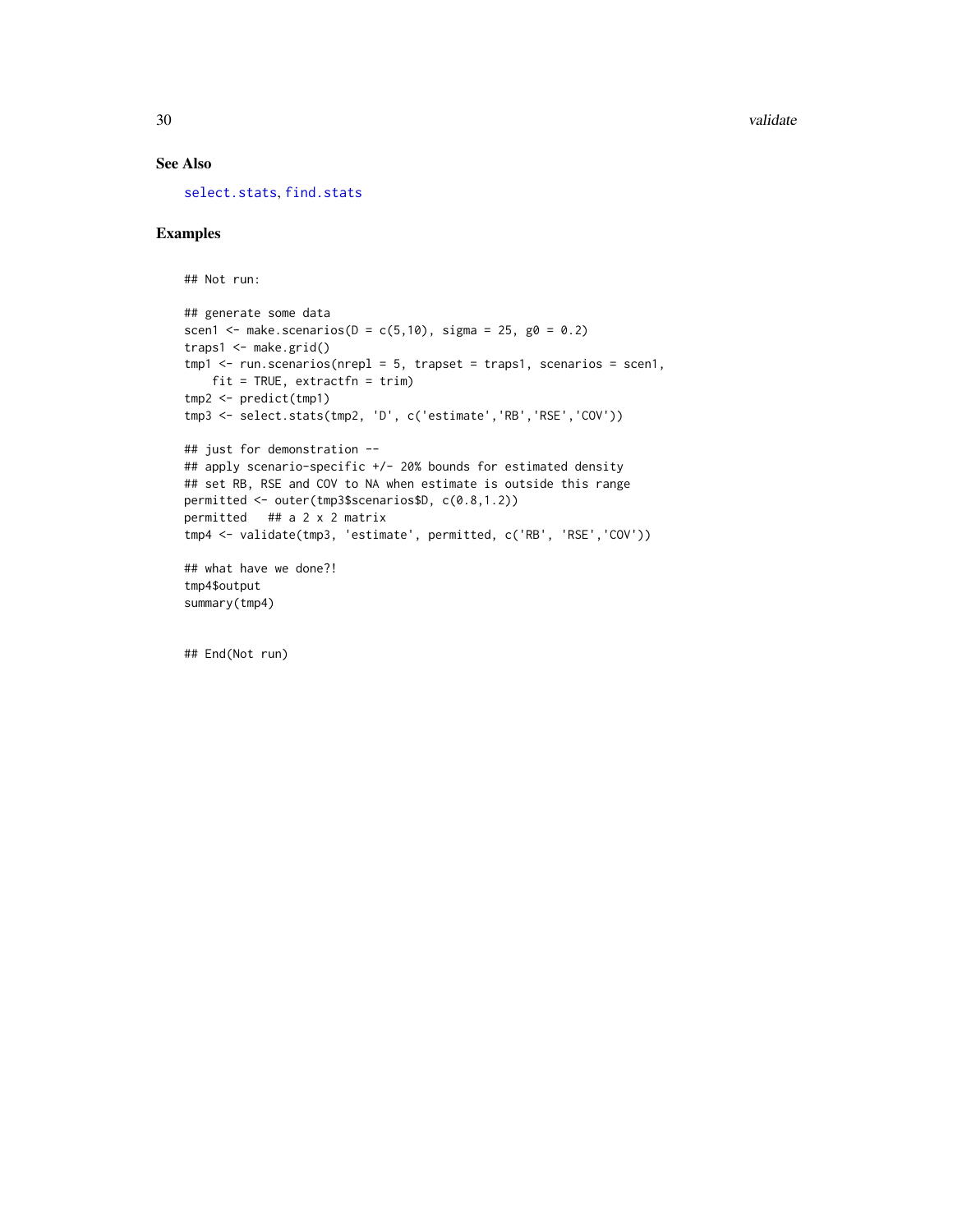# <span id="page-30-0"></span>**Index**

∗Topic Datagen run.scenarios, [16](#page-15-0) ∗Topic Generic summary.secrdesign, [26](#page-25-0) ∗Topic datagen getdetectpar, [5](#page-4-0) scenariosFromStatistics, [22](#page-21-0) ∗Topic design optimalSpacing, [11](#page-10-0) ∗Topic hplot plot.optimalSpacing, [13](#page-12-0) ∗Topic manip Lambda, [6](#page-5-0) make.array, [8](#page-7-0) make.scenarios, [9](#page-8-0) predict.fittedmodels, [14](#page-13-0) saturation, [20](#page-19-0) select.stats, [25](#page-24-0) validate, [29](#page-28-0) ∗Topic package secrdesign-package, [2](#page-1-0) clusterSetRNGStream, *[18](#page-17-0)* coef *(*predict.fittedmodels*)*, [14](#page-13-0) coef.secr, *[15](#page-14-0)* costing, *[2](#page-1-0)*, [3,](#page-2-0) *[24,](#page-23-0) [25](#page-24-0)* derived *(*predict.fittedmodels*)*, [14](#page-13-0) derived.secr, *[15](#page-14-0)* detectfn, *[6](#page-5-0)*, *[9](#page-8-0)[–11](#page-10-0)*, *[21](#page-20-0)* Enrm, *[2](#page-1-0)*, *[4,](#page-3-0) [5](#page-4-0)*, *[21](#page-20-0)*, *[25](#page-24-0)* Enrm *(*Lambda*)*, [6](#page-5-0) expand.grid, *[9](#page-8-0)* find.param *(*select.stats*)*, [25](#page-24-0) find.stats, *[29,](#page-28-0) [30](#page-29-0)* find.stats *(*select.stats*)*, [25](#page-24-0) fit.models, *[2](#page-1-0)* fit.models *(*run.scenarios*)*, [16](#page-15-0)

getdetectpar, [5,](#page-4-0) *[7](#page-6-0)* header *(*summary.secrdesign*)*, [26](#page-25-0) hist, *[27](#page-26-0)* Lambda, *[5](#page-4-0)*, [6](#page-5-0) make.array, [8,](#page-7-0) *[10](#page-9-0)*, *[28](#page-27-0)* make.grid, *[3](#page-2-0)*, *[16](#page-15-0)* make.scenarios, *[2](#page-1-0)*, [9,](#page-8-0) *[16](#page-15-0)*, *[22,](#page-21-0) [23](#page-22-0)*, *[25](#page-24-0)* mask, *[6,](#page-5-0) [7](#page-6-0)* minnrRSE, *[2](#page-1-0)*, *[11,](#page-10-0) [12](#page-11-0)*, *[24,](#page-23-0) [25](#page-24-0)* minnrRSE *(*Lambda*)*, [6](#page-5-0) optimalSpacing, *[2](#page-1-0)*, *[7](#page-6-0)*, [11,](#page-10-0) *[13,](#page-12-0) [14](#page-13-0)* optimize, *[11](#page-10-0)* Parallel, *[16](#page-15-0)* plot.optimalSpacing, *[12](#page-11-0)*, [13](#page-12-0) plot.selectedstatistics, *[2](#page-1-0)* plot.selectedstatistics *(*summary.secrdesign*)*, [26](#page-25-0) predict *(*predict.fittedmodels*)*, [14](#page-13-0) predict.fittedmodels, *[2](#page-1-0)*, [14,](#page-13-0) *[18,](#page-17-0) [19](#page-18-0)* predict.secr, *[15](#page-14-0)* print.optimalSpacing *(*plot.optimalSpacing*)*, [13](#page-12-0) read.traps, *[16](#page-15-0)* region.N *(*predict.fittedmodels*)*, [14](#page-13-0) region.N.secr, *[15](#page-14-0)* run.scenarios, *[2](#page-1-0)*, *[8](#page-7-0)[–10](#page-9-0)*, *[15](#page-14-0)*, [16,](#page-15-0) *[25,](#page-24-0) [26](#page-25-0)*, *[28](#page-27-0)* saturation, *[2](#page-1-0)*, [20](#page-19-0) scenariosFromStatistics, *[2](#page-1-0)*, [22](#page-21-0) scenarioSummary, *[2](#page-1-0)*, *[4](#page-3-0)*, *[7](#page-6-0)*, *[10](#page-9-0)*, *[19](#page-18-0)*, [23](#page-22-0) secr.fit, *[3](#page-2-0)*, *[15](#page-14-0)*, *[17](#page-16-0)*, *[19](#page-18-0)* secrdesign *(*secrdesign-package*)*, [2](#page-1-0) secrdesign-package, [2](#page-1-0) select.stats, *[2](#page-1-0)*, *[8](#page-7-0)*, *[18,](#page-17-0) [19](#page-18-0)*, [25,](#page-24-0) *[28](#page-27-0)*, *[30](#page-29-0)* sim.capthist, *[3](#page-2-0)*, *[9,](#page-8-0) [10](#page-9-0)*, *[17](#page-16-0)*, *[19](#page-18-0)*